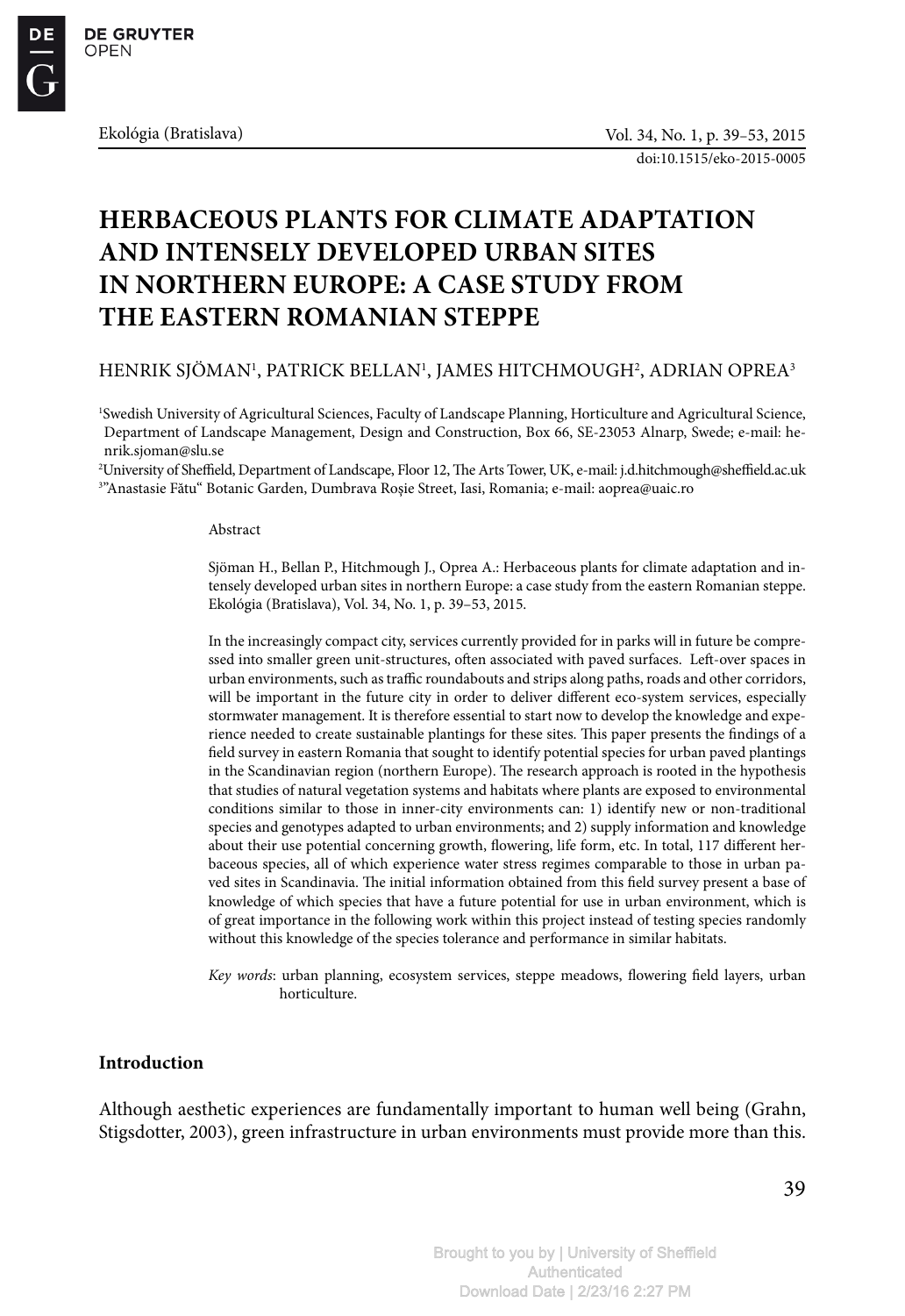Enhancement of biological diversity, stormwater management, urban heat island and pollution mitigation, are additional services urban vegetation must provide (Forman, Godron, 1986; Maco, McPherson, 2003; Tyrväinen et al., 2005; Nowak et al., 2006; King, Davis, 2007). In the increasingly compact city, services currently provided for in parks will in future be compressed into smaller green unit-structures, often associated with paved surfaces. Leftover spaces in urban environments, such as traffic roundabouts and strips along paths, roads and other corridors, will be important in the future city in order to deliver the above-mentioned functions and qualities, especially stormwater management. It is therefore essential to start now to develop the knowledge and experience needed to create sustainable plantings for these sites. Due to road traffic such sites are potentially difficult and even dangerous to access to undertake management. It is therefore important that these plantings have very limited management demands while at the same time be aesthetically pleasing throughout the year. Since the scale of roadside sites often limits the use of trees and sometimes also shrubs, and since the latter have high costs associated with managing the boundary between paving and canopy, herbaceous plantings are important in these sites.

In the Scandinavian region, the trend is for these sites to adopt a horticultural approach, with classical perennial species originating from forest habitats, such as *Geranium* spp. and *Alchemilla* spp. (Grime et al., 2007). However, plantations of these species require extensive maintenance in order to persist, including watering, mulching and weeding, since roadside sites have more in common with e.g. dry steppe meadow systems than moist forest habitats. These problems will be further exacerbated with climate change. All planting if it is to be successful, involves compromise between what is aesthetically desirable and what is possible; in the ecological reality (Dunnett, 2005). Historically, horticultural technology was employed to override what was ecologically possible on any given site, but this has additional economic and environmental costs. Where there is an ecologically well-informed basis for the choice of plant species, designed plantings has the potential to achieve maximum aesthetic effect with relatively little site modification (Hitchmough, Dunnet, 2005). Choosing plants according to fitness to site also reduces the need for resource-intensive site manipulations and future management demands (Dunnett, 2005).

Paved urban environments experience periodic severe moisture stress due to precipitation loss. This is caused by the surface drainage systems of buildings and infrastructure, as well as from interception of tree canopies locally. Climate change predictions for the Scandinavian region, which include higher average temperature and less precipitation in summertime (IPCC, 2007; Allen et al., 2010) will exacerbate this. The predominantly mesic native meadow flora of Scandinavia is relatively poorly fitted to these conditions. Many of the most attractive forbs are small stress-tolerating species (Grime et al., 2007), which are subject to competitive displacement by the most vigorous community dominants on highly productive soils in the absence of summer hay cutting. Cutting and removal of the meadow canopy in summer is culturally problematic in the urban situations (Hitchmough et al., 2004). If cut for hay, meadows effectively disappear in summer and are replaced by yellowing stubble. If cutting is delayed until autumn they tend to "flop" post flowering and may be regarded as untidy or unattractive. In urban landscapes, this restricts the use of mesic native meadows to situations where these visual characteristics are acceptable (Hitchmough et al., 2004). This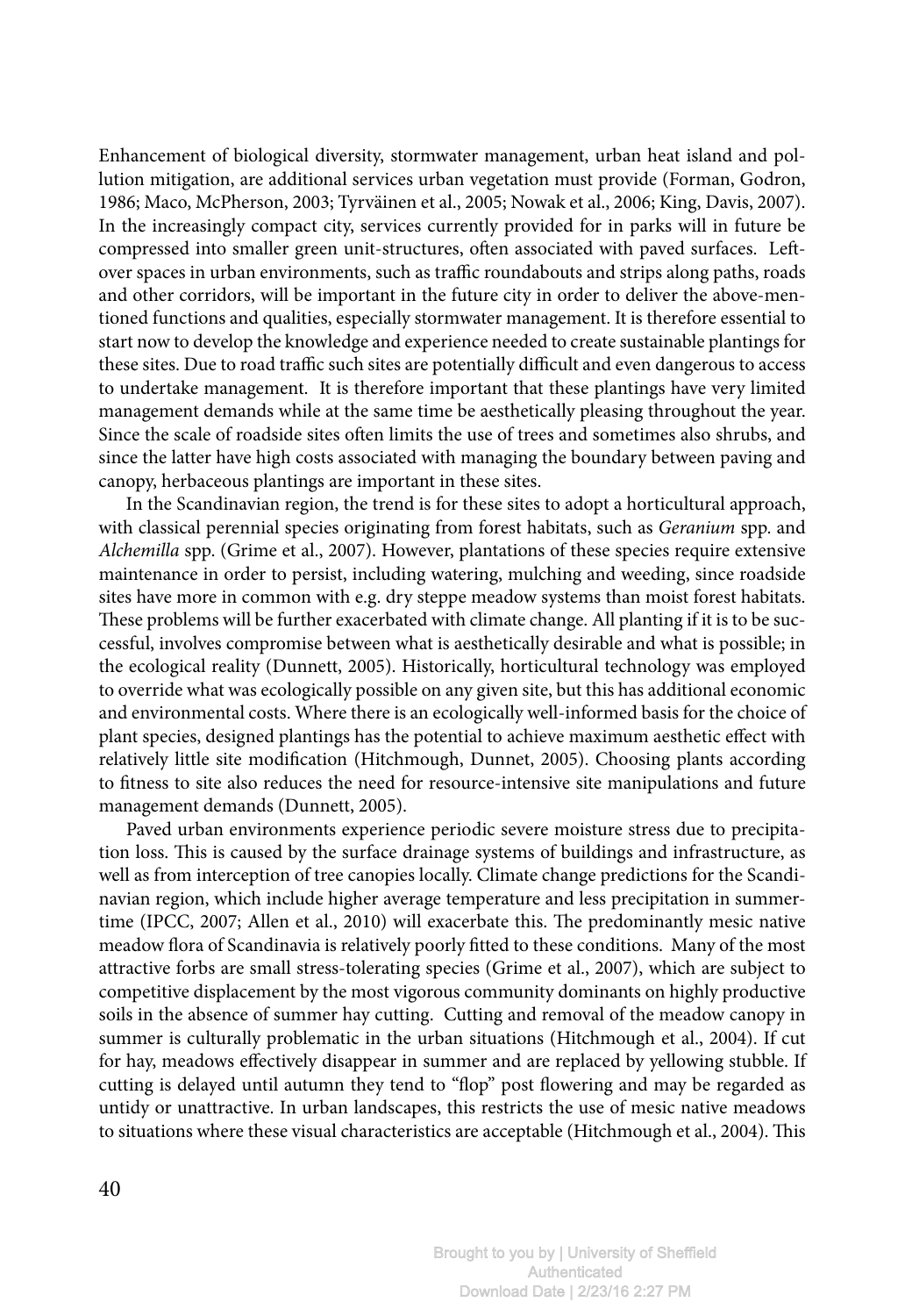is often at a distance from where people gather, live or work. In intensely scrutinised paved urban landscapes, longer term structure plus dramatic flowering over a long period appear to be very important to members of the public. In the case of the Scandinavian region, the use of exotic species is necessary to satisfy these requirements in paved environments.

Eastern Romania has been identified as a future source area of plants for inner-city environments of Scandinavia, as its native plants are exposed to similar climate and stress regimes as those associated with urban paved sites (Sjöman, Richnau, 2009; Sjöman et al., 2012). Due to the higher summer temperatures and lower rainfall compared with Western Europe, large areas of steppe communities have developed in eastern Romania (Breckle, 2002). The steppe is typically associated with sites that experience cold winters, moist springs and hot dry summers – situations very comparable to those at urban paved environments of the Scandinavian region. Since the eastern European steppe is very rich in species (Tutin et al., 1964−1980), there should be a high possibility of identifying valuable species and sub communities within this region.

This paper presents the findings of a field survey in eastern Romania that sought to identify potential species for urban paved plantings in the Scandinavian region. The research approach was rooted in the hypothesis that studies of natural vegetation systems and habitats where plants are exposed to environmental conditions similar to those in inner-city environments can: 1) identify new or non-traditional species and genotypes adapted to urban environments; and 2) supply information and knowledge about their use potential concerning growth, flowering, life form, etc. This study represents the first step in a research programme initiated by the Swedish University of Agricultural Sciences and Sheffield University to examine selection of site-adapted species for urban paved sites in the Scandinavian region. Specific objectives of this first phase were as follows:

- • Compare climatic and edaphic characteristics of three steppe vegetation habitats in Romania with generalised conditions in Copenhagen, Denmark
- To undertake a botanic survey of the species present in these sites
- • To undertake a preliminary review of these species in terms of likely value to designed plant communities for use in Southern Scandinavia

## **Material and methods**

#### *Case study area*

Eastern Romania has a temperate continental climate, with hot summers, and long, cold winters. In north-east Romania, steppe communities require annual spring cutting or burning in order to avoid invasion by shrubs and trees, while in more southernly areas the climate is sufficiently warmer and drier, to result in largely treeless grasslands, in which woody plants are represented by shrubs such as *Cotinus coggygria* and the adventive and invasive species *Elaeagnus angustifolia* (Ciocârlan, 2009). Much of the original steppe in eastern Romania has been in retreat for the past 100 years due to agricultural intensification. In order to protect the species-rich steppe systems from extinction, several nature reserves have been established throughout eastern Romania. During May 2012, field studies were carried out along a north-south transect in three such nature reserves in order to study steppe meadows along a climate gradient, with drought stress increasing with decreasing latitude. The study sites were: Alah Bair Hill (44°29´859N, 28°13´522E), Jurilovca at Doloşman Cape (44°45´314N, 28°55´973E), and David Valley (47°11´575N, 27°28´184E) – Fig. 1.

Climate data for the field study areas (Table 1) were obtained from the nearby meteorological stations of Iaşi (David Valley), Tulcea (Jurilovca), and Constanţa (Alah Bair Hill), based on mean values from 1980−2010. Accord-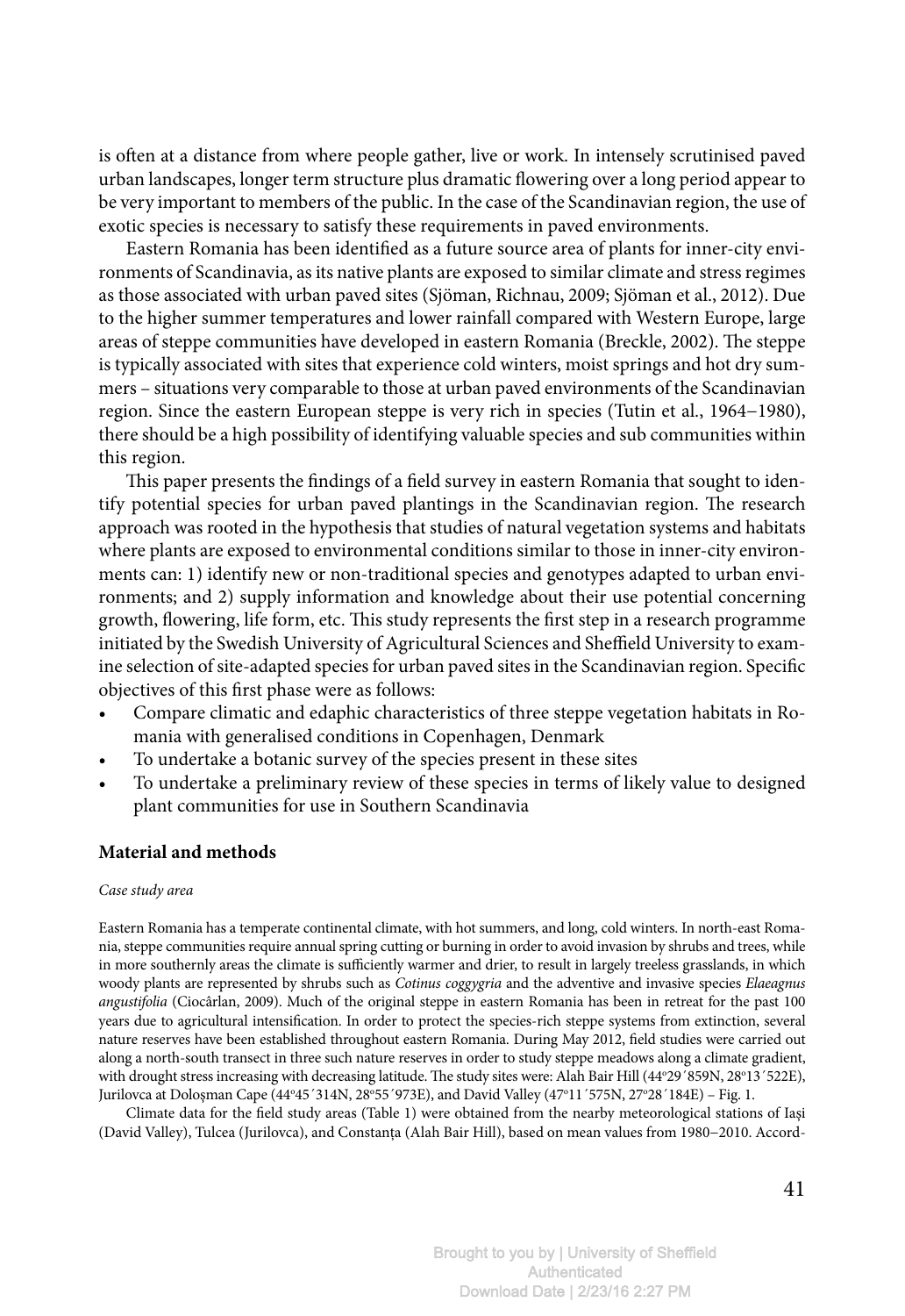

Fig. 1. The case study sites in eastern Romania (Illustration by Björn Wiström).

ing to these data, Iaşi differs from the other two sites by having higher precipitation and lower mean annual temperature. Iaşi experiences much more precipitation in July and August than the other two sites (see Table 1). Tulcea and Constanţa differ mainly in terms of mean annual precipitation, with 62 mm more rain at Constanţa, while the annual mean temperature does not differ.

Since the ability to withstand summer drought is one of the key selection criteria in choosing urban plant species, where irrigation is limited or unavailable (Dunnett, Kingsbury, 2008), it is important to compare water stress between the wild habitat of species and the proposed cultivation site. In this study, the potential water stress at the study sites was calculated and compared with data for inner-city environments in Copenhagen (Denmark), one of the largest cities in the region to make a preliminary assessment of the suitability and usefulness of the plants in eastern Romania for urban

|                                     | <b>Jan</b> |           |      |      |      |      |      |      |      |      |                |          | Feb March April May June July Aug Sept Oct Nov Dec Annual |
|-------------------------------------|------------|-----------|------|------|------|------|------|------|------|------|----------------|----------|-----------------------------------------------------------|
|                                     |            |           |      |      |      |      |      |      |      |      |                |          | mean <sup>a</sup>                                         |
| Iasi (David Valley)                 |            |           |      |      |      |      |      |      |      |      |                |          |                                                           |
| Mean monthly<br>temp. $(^{\circ}C)$ | $\Omega$   | 0.4       | 3.6  | 11.2 | 16.6 | 20.8 | 22   | 21.5 | 16.3 | 10.2 | $\overline{4}$ | $\Omega$ | $M = 10.6$                                                |
| Mean monthly<br>precipitation (mm)  | 23.7       | 14.7      | 20.1 | 30   | 34.8 | 44.3 | 60.3 | 68.4 | 35.2 | 25.7 | 19.9           | 22.2     | $S = 399.3$                                               |
| Tulcea (Jurilovca)                  |            |           |      |      |      |      |      |      |      |      |                |          |                                                           |
| Mean monthly<br>temp. $(^{\circ}C)$ | 1          | 3         | 6    | 11.5 | 16.9 | 21.1 | 23.1 | 22.1 | 18.2 | 12   | 8.5            | 1        | $M = 12.0$                                                |
| Mean monthly<br>precipitation (mm)  |            | 14.9 11.7 | 18.3 | 22.7 | 42.4 | 35   | 34.5 | 29.1 | 34.9 | 16.6 | 31.8           | 22       | $S = 313.9$                                               |
| Constanța (Alah Bair Hill)          |            |           |      |      |      |      |      |      |      |      |                |          |                                                           |
| Mean monthly<br>temp. $(^{\circ}C)$ | 2          | 3.5       | 6.5  | 10.1 | 16   | 21   | 23   | 23.1 | 18.2 | 13.6 | 7.7            | 1.5      | $M = 12.2$                                                |
| Mean monthly<br>precipitation (mm)  | 11         | 9         | 18.7 | 25   | 59.9 | 24.2 | 35.6 | 47.8 | 49.5 | 23.9 | 42.8           | 28.6     | $S = 376.0$                                               |

T a b l e 1. Mean monthly temperature (°C) and precipitation (mm) at the study sites.

a Mean annual temperature (M) and cumulative precipitation (S) in the respective area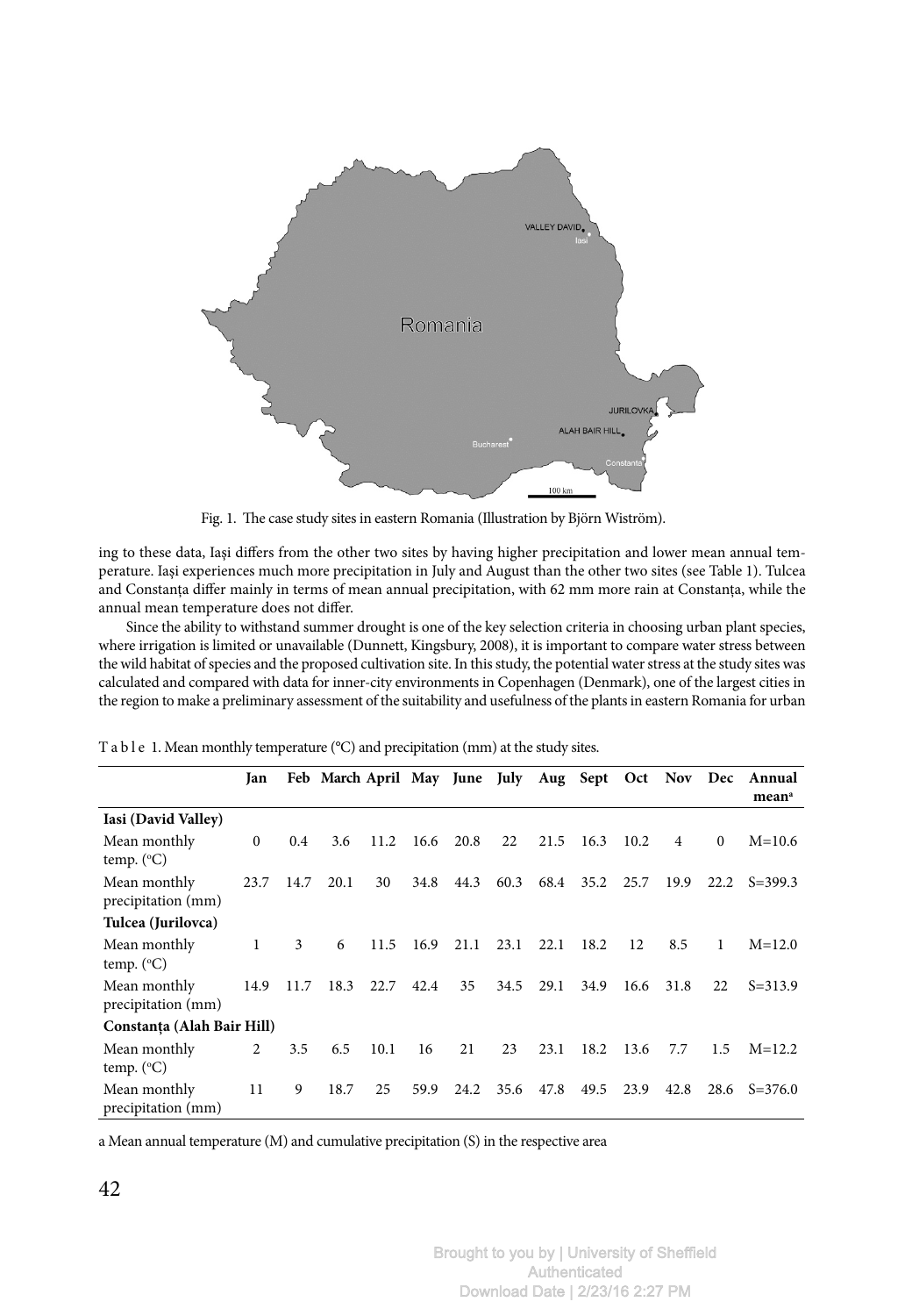sites in Scandinavia (Fig. 2). For calculation of potential evapotranspiration, the regression presented by Thornthwaite (1948) was used, with monthly potential evapotranspiration based on the values of temperature (Table 1), number of sunshine hours per day and cloudiness. Sunshine hours per day were estimated on a monthly basis by combining them with information about day length (Meeus, 1991), while days with rainfall were used as an indicator of cloudiness (Ursu, 2005). Estimates of water run-off for the studied meadows were based on P90 (2004), with an assumed 10% run-off. Urban sites in Copenhagen currently have a mean annual temperature of 8-12 °C when the urban heat island effect is included (+1-3 °C) (DMI, 2009; US EPA, 2009) and mean annual precipitation of 525 mm (DMI, 2009). In calculating potential water stress (net water difference) for urban paved environments in Copenhagen, water run-off was assumed to be 70% (P90, 2004; Sjöman, Richnau, 2009).

#### *Field measurements*

At each study site, an inventory of plants was carried out on 2x2 m plots located on transect with 10 m distance between each plot. Each transect contained 20 plots over a total distance of 190 m, with a total plot area of 80 m² for each transect. Three such transects were randomly laid out at each study site, resulting in 60 plots per site with a total plot area of 240 m². Within each plot, all plant species were documented and the incidence of species in each plot was divided into intervals of 10% (Table 3).

In the compilation of identified species, flowering period, flowering colours, height and growth type were added in order to determine their horticultural value. Growth habit was divided into ground-covering or clump growth (Hansen, Stahl, 1993). In addition, the life form of the species was divided into annual, biennial or perennial (Table 3). This information was obtained from local floras (Burduja, 1959; Tutin et al., 1964−1980; Mititelu et al., 1969; Kovàcs et al., 1970; Ciocârlan, Costea, 1997; Petrescu, 2004, 2007; Prina, 2009; Table 3).

In all plots, soil texture, humus content and pH value were determined. Soil samples were collected at three different depths (0−20, 20−30 and 30−50 cm) from 10 pits randomly distributed in each field area (Klute, 1986; FAO, 2006; Table 2). The replicate samples for each depth and plot were pooled before analysis (FAO, 2006). Soil texture was analysed using the soil grain analyser method (Ehrlich, Weinberg, 1970), organic matter using the  $\rm K_2Cr_2O_4$  method (Sims, Haby, 1971), and pH using the potentiometric determination method (soil/water =  $1:2$ ) (Tan, 2005). In order to investigate the resource load of the soil, biologically available phosphorus (P) and total P were analysed. Since nitrogen (N) is a very mobile nutrient, both inside the plant and in the soil, we opted to analyse only the amount of P in the soil, as it is much more stable and can hence give an insight into the resource load on the study sites (Vitousek, 2004). Biologically available P and total P were analysed using the ammonium lactate-acetic acid (AL-AA) method (Pierzynski, 2000).

| <b>Site</b>      | Mean clay $(\%)$ |         | Mean silt $(\%)$ Mean humus $(\%)$ | Mean pH | <b>Total P</b> | Available P |
|------------------|------------------|---------|------------------------------------|---------|----------------|-------------|
| David Valley     | 35.3             | 59.3    |                                    |         | 28.9           | 8.1         |
| <i>Iurilovca</i> | 13.0             | $45.0*$ | 5.2                                | 7.8     | 49.2           | 4.5         |
| Alah Bair Hill   | 15.3             | 72.0    | 8.6                                | 7.6     | 50.8           | 4.4         |

T a b l e 2. Selected properties of the soil in the study sites. Values shown are the mean of three different sampling depths.

\*13-17% of the soil texture at Jurilovca comprised sand grains larger than 20 mm.

## **Results**

## *Site evaluation*

Calculation of potential water stress at the study sites showed that both Alah Bair Hill and Jurilovca experienced an early negative net water balance, of 13.6 and 12.9 mm respectively, in April, while in the David Valley near Iaşi city a negative water net difference (of 53 mm) did not develop until May, due to the cooler and moister conditions at that site (Table 1). This trend for a much more severe negative water net level for Alah Bair Hill and Jurilovca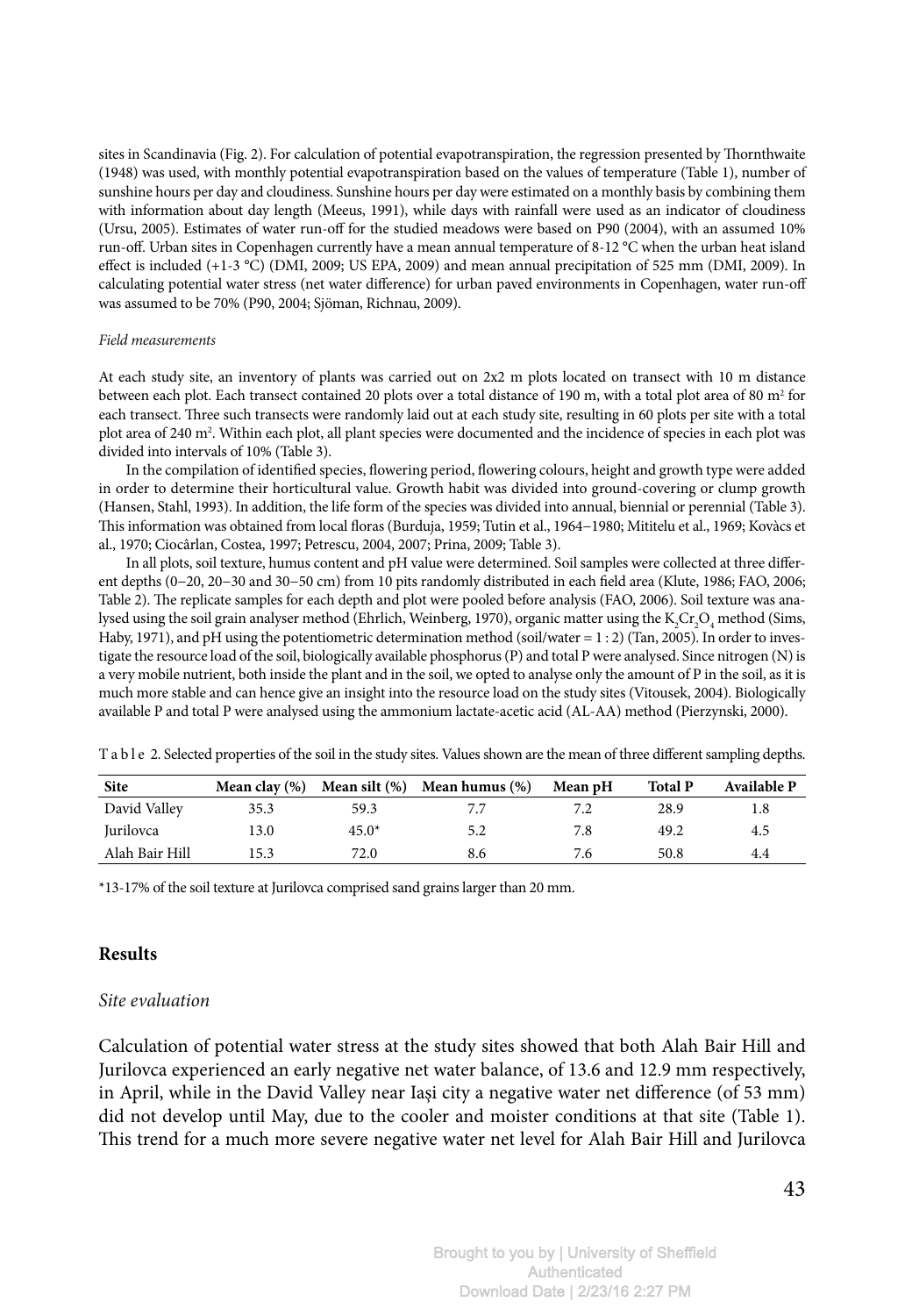compared with David Valley continued throughout the season. Comparing the two southern sites, Jurilovca experienced more severe potential water stress than Alah Bair Hill due to less precipitation, especially in late summer (Table 1). Urban paved sites in Copenhagen experience a greater negative water net difference during April and May than all three study sites. This difference is greatest in comparison with David Valley. In June and July, the three study sites experience similar or more severe potential water stress than paved environments in Copenhagen (Fig. 2).

The soil analyses revealed high levels of clay (35.3%) in David Valley, while the clay content was lower at the other two sites (13−15%). All study sites had very high levels of silt (25−72%), indicating good to high water-holding capacity. It is anticipated that David Valley would have the highest water holding capacity, and Jurilovca the least due to its coarse soil texture, with 13−17% of the soil texture comprising gravel fractions larger than 20 mm (Table 2). Available P, were highest at Alah Bair and Jurilovca, and lowest at David Valley. However, since high pH levels (> 8) make it difficult for plants to utilise available P, Alah Bair Hill (pH 7.6) and Jurilovca (pH 7.8) can also be considered sites with low levels of available P (Table 2).



Fig. 2. Calculated potential net differences in the study plots and at urban paved sites and park environments in Copenhagen, Denmark, illustrating the site match between the study plots and urban sites.

## *Plant material*

In total, 117 different herbaceous species, most of which were perennials were found at the three study sites. The most species-rich site was David Valley, with a total of 77 species, followed by Jurilovca (50 species) and Alah Bair hill (45 species) (Table 3). Concerning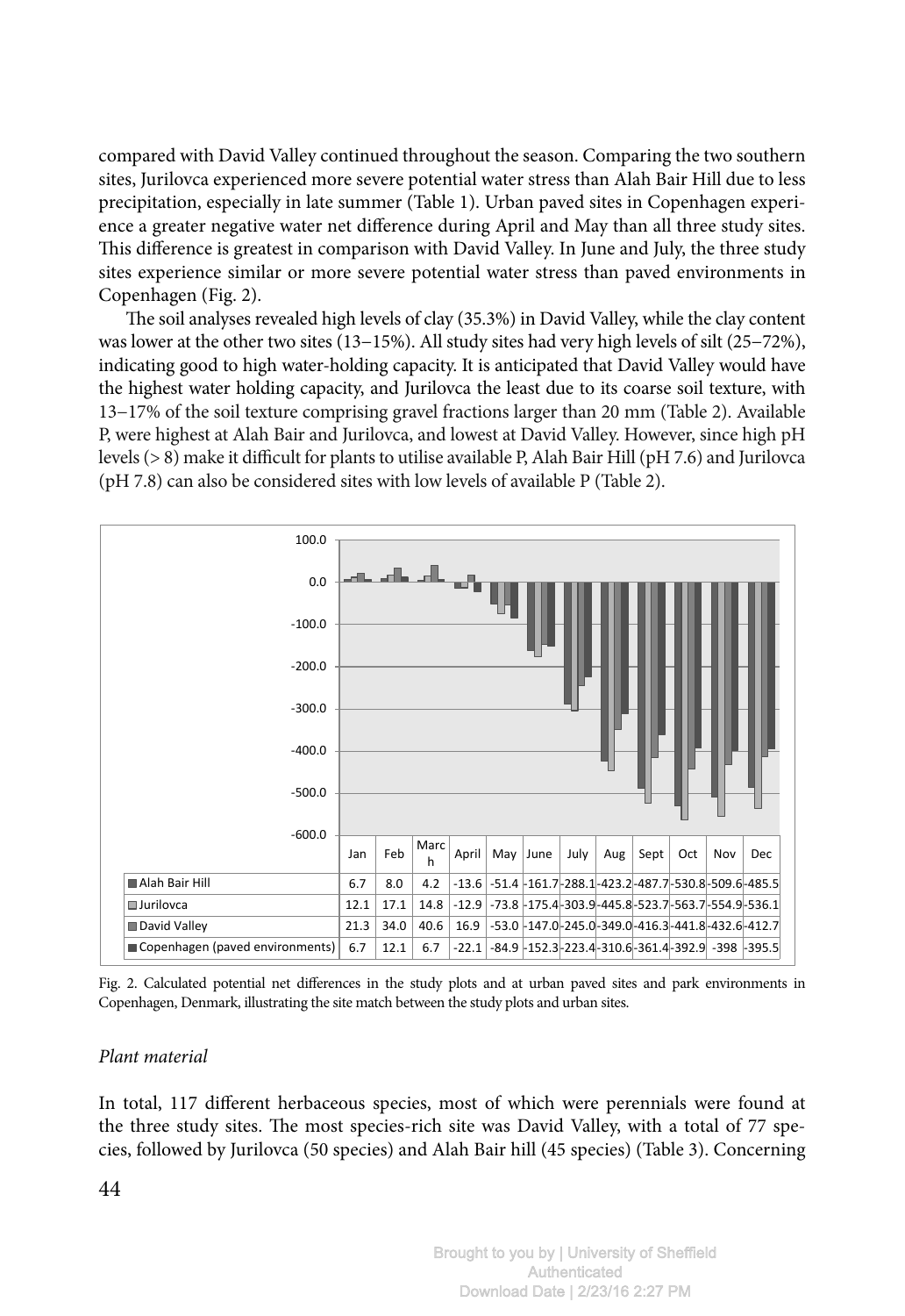plant height, there was great variation from very low-growing plants to tall species reaching 150−200 cm. As regards the growth habit of the species found on the study sites, there was a dominance of clump-forming species. Of the 117 species found, only 13 were present at all three study sites. The most dominant species at David Valley were *Teucrium chamaedrys* and *Phlomis herba-venti* subsp*. pungens*, which occurred in 44 and 43 study plots, respectively. Their mean coverage in the plots was 20−30% (Table 3). At Jurilovca the most common species was *Artemisia lerchiana*, which was found at all 60 study plots, with a mean coverage of 30−40%. At Alah Bair Hill *Euphorbia cyparissias* was found in all plots, with a mean coverage of 10−20%.

Since the field work was carried out in the end of May, many early flowering species had entered dormancy, which resulted in the main flowering period of the species found being from late May to August (Table 3).

## **Discussion**

This study is the first step in a programme of research to develop knowledge on continental steppe vegetation as climate change adaptation vegetation for left-over spaces in paved surfaces in the modern compact city. The specific purpose of the study described in this paper was to identify potentially useful species for these types of situations, and to begin to develop understanding of the nature of the communities they occur in. Natural habitats with the best match to paved environments are often unproductive habitats occupied by stress-tolerant forbs and grasses (Lundholm, 2011).

At the three different study sites surveyed, 117 different species were found, all of which experience water stress regimes comparable to those in urban paved sites in Scandinavia. In order to evaluate the match between the study sites and urban paved sites in Scandinavia, a comparison was made between their cumulative water deficit and that at paved environments in Copenhagen, Denmark. In this comparison, both Jurilovca and Alah Bair Hill showed a much more severe negative water net difference than paved sites in Copenhagen in summer, while David Valley was a closer match. However, this gave a somewhat skewed picture, especially for Alah Bair hill and Jurilovca, since the soil texture at those sites provided good water-holding capacity. Water-holding capacity was even higher at David Valley due to rather high levels of clay (Brady, Weil, 2002). Soil texture and structure counteracted the cumulative water deficit in the study plots. However, the plants at the sites, particularly at Alah Bair Hill and Jurilovca, will still experience periods of drought that are a fairly close match to conditions at paved sites in Copenhagen in summer.

As herbaceous plants have substantial capacity to increase tolerance of moisture stress through increasing their root:shoot ratios through a reduction in leafiness and canopy size, it is difficult to be categorise on whether these species would be sufficiently drought tolerant in Scandinavia on the basis of habitat characterisation. The next step would be to test seedlings of the steppe species across moisture and nutrient gradients within experiments in Scandinavia that reflect likely field conditions.

When analysing the plant data from the study sites, it is important to consider the current use and maintenance of the meadows. Since the climate in north-east Romania allows tree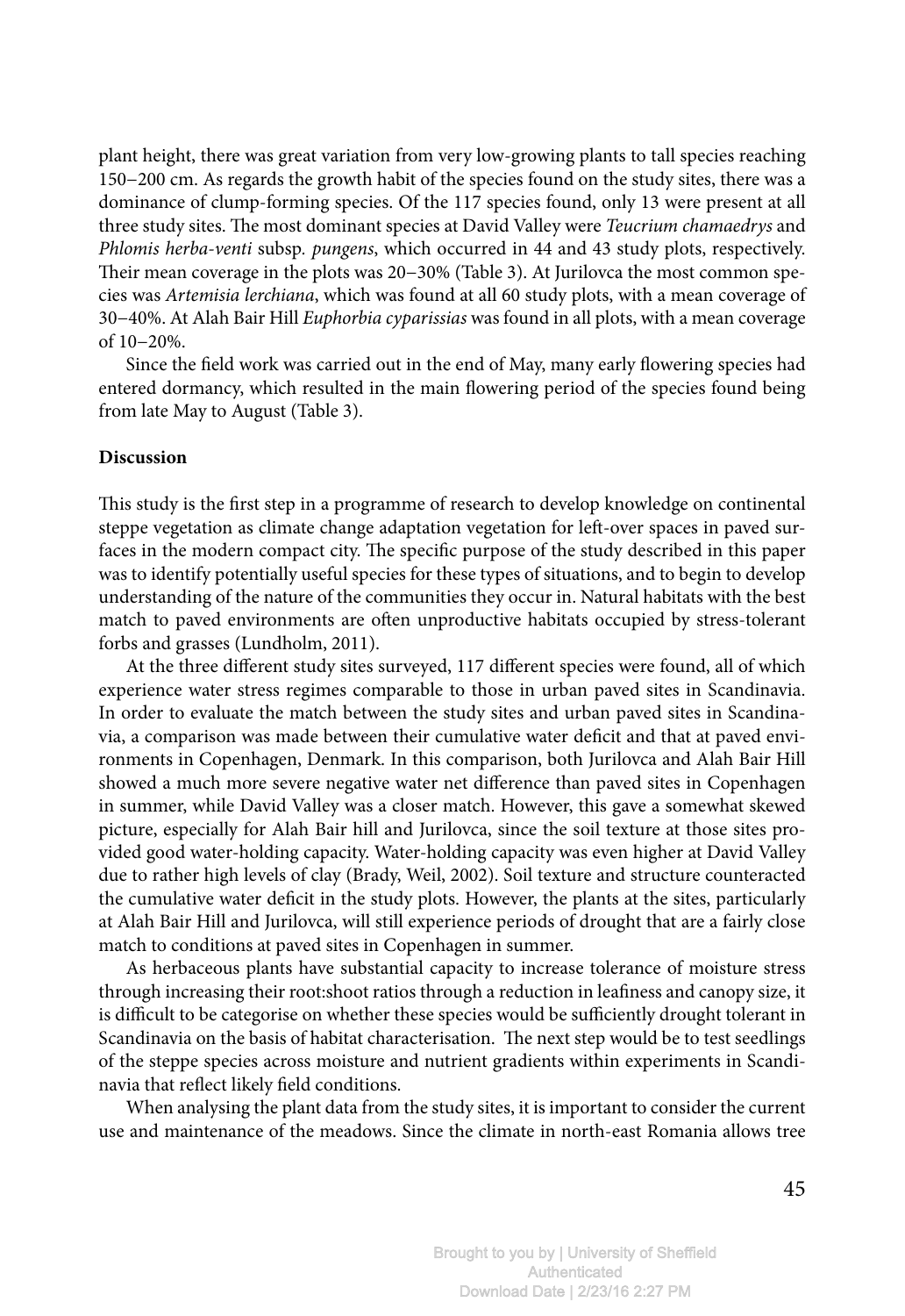Table 3. Plant species found at the study site: Number of plots where the species was found/incidence of the species in the study plots (divided into intervals of 10% where halves early and late. Life form is classified as annual (A), biennial (B) or perennial (P). Growth habit is classified as ground-covering (GC) or clump-forming (Cl). Informa-<br>tion on flowering time, flower colour/s, life  $\pm$  T a b l e 3. Plant species found at the study site: Number of plots where the species was found/incidence of the species in the study plots (divided into intervals of 10% where  $\infty$ = less than 10%, ...=10-20%, ....=20-30%, .....=30-40%, .....=40-50%, ......=50-60%, .......=60-70%). Flowering time is classified by dividing the month into two tion on flowering time, flower colour/s, life form, growth habit and height were taken from existing floras (Burduja, 1959; Tutin et al., 1964−1980; Mititelu et al., 1969; Kovàcs •= less than 10%, ••=10–20%, •••=20–30%, ••••=30–40%, •••••=40–50%, ••••••=50–60%, •••••••=60–70%). Flowering time is classified by dividing the month into two halves; early and late. Life form is classified as annual (A), biennial (B) or perennial (P). Growth habit is classified as ground-covering (GC) or clump-forming (Cl). Informaet al., 1970; Ciocârlan, Costea, 1997; Petrescu, 2004, 2007; Prina, 2009). et al., 1970; Ciocârlan, Costea, 1997; Petrescu, 2004, 2007; Prina, 2009).

| Growth type Height<br>(cm) |              | $20 - 90$               | $15 - 60$                           | $20 - 50$        | $10 - 40$           | $15 - 150$                              | $20 - 60$                                       | 30-150                                  | $10 - 30$                    | $20 - 50$               | $30 - 50$                          |                         | $\frac{-100 \text{ cm}}{30 - 80}$                                                        |                    | $20 - 40$                   | $10 - 60$               | $20 - 120$                                |                     | $\frac{20-40}{30-150}$<br>$(-200)$              | $15 - 35$          | $10 - 60$        | $30 - 90$                       | $15 - 60$               | $50 - 150$          | $3 - 15$                | $15 - 50$            | $50 - 120$               | $20 - 60$               | $30 - 100$          | $30 - 70$                                                                                                                         | $\frac{20-100}{20}$  |
|----------------------------|--------------|-------------------------|-------------------------------------|------------------|---------------------|-----------------------------------------|-------------------------------------------------|-----------------------------------------|------------------------------|-------------------------|------------------------------------|-------------------------|------------------------------------------------------------------------------------------|--------------------|-----------------------------|-------------------------|-------------------------------------------|---------------------|-------------------------------------------------|--------------------|------------------|---------------------------------|-------------------------|---------------------|-------------------------|----------------------|--------------------------|-------------------------|---------------------|-----------------------------------------------------------------------------------------------------------------------------------|----------------------|
|                            | ℧            | ×                       | ×                                   | ×                | ×                   | $\times$                                |                                                 |                                         |                              | ×                       | ×                                  | ×                       | $\times$                                                                                 |                    | ×                           | ×                       | ×                                         | ×                   | ×                                               | ×                  |                  | ×                               | ×                       | ×                   |                         |                      | ×                        | ×                       | ×                   |                                                                                                                                   |                      |
|                            | G            |                         |                                     |                  |                     |                                         | ×                                               | ×                                       | ×                            |                         |                                    | ×                       | ×                                                                                        |                    |                             |                         | ×                                         |                     |                                                 |                    | ×                |                                 |                         |                     | ×                       |                      |                          |                         |                     |                                                                                                                                   | ×                    |
| Life<br>form               |              | д                       | $\sim$                              | ₹                | $\mathbf{r}$        | <b>PH</b>                               | $\mathbf{r}$                                    | $\sim$                                  | ⋖                            | ⊾                       | $\sim$                             | ⋖                       | $\sim$                                                                                   |                    | ρ.                          | ∢                       | ≺                                         | Δ                   | $\mathbf{r}$                                    | p,                 | ρ                | A,B                             | ₫                       | ⋖                   | Δ                       |                      |                          | A,B                     | В,Р                 | <b>p</b>                                                                                                                          | $\overline{a}$       |
| Flower<br>colour           |              | yellow                  | white                               | red<br>bright    | golden-<br>yellow   | yellow                                  | light<br>vellow                                 | green                                   | vellow                       | yellow<br>light         | violet                             | green                   | white                                                                                    | to light<br>yellow | vellow                      | white &<br>vellow       | yellow                                    | yellow              | green                                           | yellow             | green            | light<br>vellow                 | blue                    | violet              | green                   | violet               | vellow                   | vellow                  | yellow              | deep blue                                                                                                                         | white                |
|                            | ≏            |                         |                                     |                  |                     |                                         |                                                 |                                         |                              |                         |                                    |                         |                                                                                          |                    |                             |                         |                                           |                     |                                                 |                    |                  |                                 |                         |                     |                         |                      |                          |                         |                     |                                                                                                                                   |                      |
|                            | z            |                         |                                     |                  |                     |                                         |                                                 |                                         |                              |                         |                                    |                         |                                                                                          |                    |                             |                         |                                           |                     |                                                 |                    |                  |                                 |                         |                     |                         |                      |                          |                         |                     |                                                                                                                                   |                      |
|                            |              |                         |                                     |                  |                     |                                         |                                                 |                                         |                              |                         |                                    |                         |                                                                                          |                    |                             |                         |                                           |                     |                                                 |                    |                  |                                 |                         |                     |                         |                      |                          |                         |                     |                                                                                                                                   |                      |
|                            | $\circ$      |                         |                                     |                  |                     |                                         |                                                 |                                         |                              |                         |                                    |                         |                                                                                          |                    |                             |                         |                                           |                     |                                                 |                    |                  |                                 |                         |                     |                         |                      |                          |                         |                     |                                                                                                                                   |                      |
|                            | S            |                         |                                     |                  |                     |                                         |                                                 |                                         |                              |                         |                                    | $\overline{\mathbf{x}}$ |                                                                                          |                    |                             |                         | $X$   $X$   $X$   $X$   $X$   $X$   $X$   | ×                   |                                                 |                    | ×∣×              |                                 |                         | ×                   |                         |                      |                          |                         | $X$ $X$ $X$ $X$ $X$ | $\begin{array}{c c c c c c c c c} \hline X & X & X & X & X & X & X \\ \hline X & X & X & X & X & X & X & X \\ \hline \end{array}$ |                      |
|                            | ₫            |                         | ×                                   | ×                |                     |                                         |                                                 |                                         | ×                            |                         |                                    | $_{\times}$             |                                                                                          |                    |                             |                         |                                           | X X                 |                                                 | $\frac{x}{x}$      |                  |                                 |                         | $\frac{X}{X}$       |                         |                      | ×                        |                         |                     |                                                                                                                                   |                      |
|                            |              |                         |                                     | X X X X          |                     | X[X X X X]                              |                                                 |                                         | $\frac{X}{X}$                |                         |                                    | ×                       |                                                                                          |                    |                             |                         |                                           |                     |                                                 | $X X \overline{X}$ |                  |                                 |                         | X X X X             |                         |                      |                          |                         |                     |                                                                                                                                   |                      |
| Flowering period           |              | $\times$                |                                     |                  |                     |                                         | ×                                               | ×                                       |                              |                         | X X X X                            |                         | $\begin{array}{c c c c c} & & X & X & X \\ \hline & X & X & X & X \\ \hline \end{array}$ |                    |                             | $X$ $X$ $X$             |                                           |                     |                                                 |                    |                  |                                 | ×                       |                     |                         | ×                    | $X$ $ X $ $X$ $ X $      |                         |                     |                                                                                                                                   |                      |
|                            |              | $\overline{\mathbf{x}}$ |                                     |                  |                     |                                         | $\frac{1}{x}$                                   | $x \mid x \mid x$                       | $\frac{x}{x}$                | $\times$                |                                    |                         |                                                                                          |                    | $\Join$                     |                         |                                           |                     | ×                                               |                    |                  | ×                               | $\vert$ X $\vert$       |                     |                         | $\frac{X}{X}$        |                          | $\vert$ X $\vert$       |                     |                                                                                                                                   |                      |
|                            |              | $\overline{\mathsf{x}}$ | $\overline{\times}$                 |                  |                     |                                         | $\overline{\mathbf{x}}$<br>$\times$             |                                         |                              | $\overline{\mathsf{x}}$ |                                    |                         |                                                                                          |                    | $\times$<br>$_{\mathsf{x}}$ | $\overline{\mathsf{x}}$ |                                           |                     | $\overline{\mathbf{x}}$<br>$\times$             |                    |                  | ×<br>$\overline{\mathsf{x}}$    | $\overline{\mathbf{x}}$ |                     |                         | $_{\times}$          |                          | $\overline{\mathsf{x}}$ |                     |                                                                                                                                   |                      |
|                            | z            |                         |                                     | ×<br>×           | ×                   |                                         | ×                                               |                                         | $\overline{\mathbf{x}}$<br>× | X X                     |                                    |                         |                                                                                          |                    | ×                           |                         |                                           |                     | $\times$                                        |                    |                  | ×                               | ×<br>×                  |                     | ×                       |                      |                          |                         |                     |                                                                                                                                   |                      |
|                            | ₫            |                         |                                     |                  | X X X               |                                         |                                                 |                                         |                              |                         |                                    |                         |                                                                                          |                    |                             |                         |                                           |                     |                                                 |                    |                  |                                 |                         |                     | $\overline{\mathbf{x}}$ |                      |                          |                         |                     |                                                                                                                                   |                      |
|                            |              |                         |                                     |                  |                     |                                         |                                                 |                                         |                              |                         |                                    |                         |                                                                                          |                    |                             |                         |                                           |                     |                                                 |                    |                  |                                 |                         |                     | $_{\times}$             |                      |                          |                         |                     |                                                                                                                                   |                      |
|                            | z            |                         |                                     |                  |                     |                                         |                                                 |                                         |                              |                         |                                    |                         |                                                                                          |                    |                             |                         |                                           |                     |                                                 |                    |                  |                                 |                         |                     | $\frac{X}{X}$           |                      |                          |                         |                     |                                                                                                                                   |                      |
|                            |              |                         |                                     |                  |                     |                                         |                                                 |                                         |                              |                         |                                    |                         |                                                                                          |                    |                             |                         |                                           |                     |                                                 |                    |                  |                                 |                         |                     |                         |                      |                          |                         |                     |                                                                                                                                   |                      |
|                            |              |                         |                                     |                  |                     |                                         |                                                 |                                         |                              |                         |                                    |                         |                                                                                          |                    |                             |                         |                                           |                     |                                                 |                    |                  |                                 |                         |                     |                         |                      |                          |                         |                     |                                                                                                                                   |                      |
|                            |              |                         |                                     |                  |                     |                                         |                                                 |                                         |                              |                         |                                    |                         |                                                                                          |                    |                             |                         |                                           |                     |                                                 |                    |                  |                                 |                         |                     |                         |                      |                          |                         |                     |                                                                                                                                   |                      |
|                            | Alah Bair    |                         | $\left( \bullet \right)$ ( $\Theta$ |                  |                     |                                         | $6/$ (•)                                        |                                         | $\frac{1}{1}$                |                         | 1/(•)                              | $\frac{1}{2}$           |                                                                                          |                    |                             | $15/(\bullet)$          | $\frac{1}{2}$                             | 47 / (••)           |                                                 |                    | 1/(6)            | 51/()                           |                         | $\frac{19}{2}$      |                         |                      | $\left(\bullet\right)/9$ |                         |                     |                                                                                                                                   | $4/(\bullet)$        |
| Study site                 | Jurilovca    | $\frac{1}{587}$ ()      | $16/(\bullet)$                      | $\frac{22}{(•)}$ |                     |                                         | 30/()                                           | $12/(\bullet)$                          |                              |                         | $\frac{2}{5}$ (•)                  |                         |                                                                                          |                    |                             | $\bar{1}$               |                                           | ( <b>……</b> ) / 69  |                                                 |                    | $\frac{1}{1}$    | 27/()                           |                         | 48 / ()             |                         | 23/(•)               |                          |                         | 15/(•)              |                                                                                                                                   | 16/(•)               |
|                            | David Valley |                         | $37/$ (•)                           | 46/()            | $(•) / L_{\bar{F}}$ | $5/(\bullet)$                           | 13/(6)                                          | ï                                       |                              | $10/$ ( $\bullet$ )     | ï                                  |                         | $\frac{1}{1}$ (.)                                                                        |                    |                             |                         |                                           |                     | $25/(\bullet)$                                  | 3 / ()             | $\ddot{\cdot}$   |                                 | $\frac{1}{11}$          |                     | $7/$ ( $\bullet$ )      |                      | $\frac{1}{2}$            | $\frac{1}{5}$ /(•)      |                     | $26/(\bullet)$                                                                                                                    | $\frac{1}{51(1)}$    |
|                            | Species      | Achillea coarctata      | Achillea setacea                    | Adonis flammea   | Adonis vernalis     | Agrimonia eupatoria subsp.<br>zupatoria | Agropyron cristatum subsp.<br><b>pectinatum</b> | Agropyron repens (syn.<br>lymus repens) | Ajuga chamaepytis            | Ajuga laxmanni          | Allium rotundum subsp.<br>rotundum | Amaranthus spp.         | Anchusa ochroleuca                                                                       |                    | Aristolochia clematitis     | Anthemis austriaca      | Artemisia campestris subsp.<br>campestris | Artemisia lerchiana | Asparagus officinalis subsp.<br><b>Mcinalis</b> | Aster oleifolius   | Bassia prostrata | <i><b>Sromus</b></i> commutatus | Campanula sibirica      | Carduus acanthoides | Carex humilis           | Centaurea gracilenta | Centaurea orientalis     | Cerinthe minor          | Chondrilla juncea   | Clematis integrifolia                                                                                                             | Convolvulus arvensis |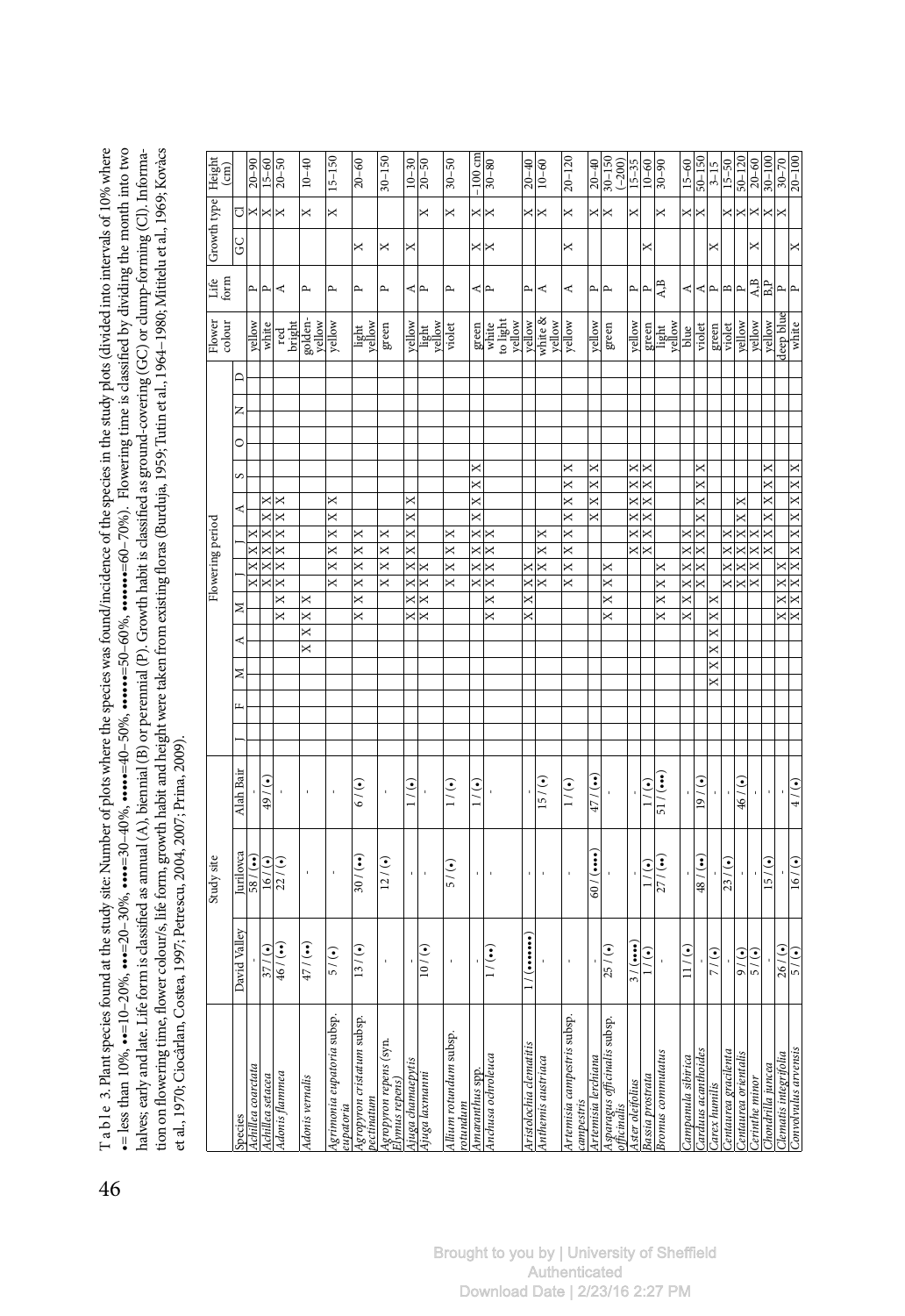| د |
|---|
|   |
| ದ |
|   |

| Growth type Height<br>$\overline{(cm)}$ |                  | $15 - 40$              | $10 - 40$            | $20 - 120$        |          | $\frac{60 - 150}{30 - 150}$                      | $30 - 70$             | $20 - 120$        | $60 - 150$                  | $30 - 150$                  | $30 - 70$                | $40 - 200$                          | $20 - 70$      | $10 - 60$               | $\frac{20-70}{2}$   | $30 - 120$          | $30 - 90$         | $15 - 50$             | $20 - 60$                                    | $15 - 35$         | $25 - 40$               | $30 - 80$            | $8 - 15$                        | $10 - 30$           | $40 - 150$       | $30 - 100$     | $30 - 80$         | $40 - 80$               | $($ -50 $(-50)$<br>$\epsilon$ m | $10 - 30$<br>$(-50)$                      | $10 - 25$<br>$(-30)$ | $20 - 60$<br>$20 - 60$                 |   |
|-----------------------------------------|------------------|------------------------|----------------------|-------------------|----------|--------------------------------------------------|-----------------------|-------------------|-----------------------------|-----------------------------|--------------------------|-------------------------------------|----------------|-------------------------|---------------------|---------------------|-------------------|-----------------------|----------------------------------------------|-------------------|-------------------------|----------------------|---------------------------------|---------------------|------------------|----------------|-------------------|-------------------------|---------------------------------|-------------------------------------------|----------------------|----------------------------------------|---|
|                                         | ⊽                |                        |                      | ×                 |          | ××                                               | ×                     | ×                 | ×                           | ×                           | $\times$                 | ×                                   | ×              |                         | ×                   | ×                   | ×                 | ×                     | ×                                            | ×                 | ×                       |                      |                                 |                     |                  | ×              | ×                 | ×                       | ×                               | ×                                         |                      | ×                                      | × |
|                                         | S                | ×                      | ×                    | ×                 |          |                                                  |                       | ×                 |                             |                             |                          |                                     |                |                         |                     |                     |                   |                       |                                              | ×                 | ×                       |                      | ×                               | ×                   |                  |                |                   |                         |                                 |                                           | ×                    | ×                                      |   |
| Life<br>form                            |                  | $\mathbf{r}$           | $\sim$               | ρ.                | д        | $\sim$                                           | $\sim$                | $\sim$            | $\sim$                      | $\sim$                      | $\mathbf{r}$             | $\mathbf{r}$                        | $\overline{a}$ | ≺                       | $\sim$              | В,Р                 | p,                | $\sim$                | A,B                                          | <u>م</u>          | $\sim$                  |                      | d.                              | ≺                   | $\sim$           |                | ρ.                | Δ.                      | $\sim$                          | $\overline{\mathbf{r}}$                   | $\mathbf{r}$         | $\mathbf{r}$<br>$\sim$                 |   |
| Flower<br>colour                        |                  | pink                   | pink                 | and blue<br>white | white    | yellow-<br>brown<br>spotted                      | red                   | and blue<br>white | white                       | yellow-<br>brown<br>spotted | red                      | blue-<br>white                      | blue           | blue                    | white-<br>green     | vellow              | green-<br>yellow  | green-<br>vellow      | green                                        | green             | green                   | white                | white                           | violet              | white            | vellow         | white             | white                   | yellow                          | golden-<br>vellow                         | white-<br>grey       | yellow<br>yellow                       |   |
|                                         | $\triangleright$ |                        |                      |                   |          |                                                  |                       |                   |                             |                             |                          |                                     |                |                         |                     |                     |                   |                       |                                              |                   |                         |                      |                                 |                     |                  |                |                   |                         |                                 |                                           |                      |                                        |   |
|                                         |                  |                        |                      |                   |          |                                                  |                       |                   |                             |                             |                          |                                     |                |                         |                     |                     |                   |                       |                                              |                   |                         |                      |                                 |                     |                  |                |                   |                         |                                 |                                           |                      |                                        |   |
|                                         | z                |                        |                      |                   |          |                                                  |                       |                   |                             |                             |                          |                                     |                |                         |                     |                     |                   |                       |                                              |                   |                         |                      |                                 |                     |                  |                |                   |                         |                                 |                                           |                      |                                        |   |
|                                         |                  |                        |                      |                   |          |                                                  |                       |                   |                             |                             |                          |                                     |                |                         |                     |                     |                   |                       |                                              |                   |                         |                      |                                 |                     |                  |                |                   |                         |                                 |                                           |                      |                                        |   |
|                                         | $\circ$          |                        |                      |                   |          |                                                  |                       |                   |                             |                             |                          |                                     |                |                         |                     |                     |                   |                       |                                              |                   |                         |                      |                                 |                     |                  |                |                   |                         |                                 |                                           |                      |                                        |   |
|                                         |                  |                        |                      |                   |          |                                                  |                       |                   |                             |                             |                          |                                     |                |                         |                     |                     |                   |                       |                                              |                   |                         |                      |                                 |                     |                  |                |                   |                         |                                 |                                           |                      |                                        |   |
|                                         | U.               |                        |                      |                   |          |                                                  |                       |                   |                             |                             |                          |                                     |                |                         |                     |                     |                   |                       |                                              |                   |                         |                      |                                 |                     |                  |                |                   |                         |                                 | ×                                         | ×                    |                                        |   |
|                                         |                  |                        |                      |                   |          |                                                  |                       |                   |                             |                             |                          |                                     |                |                         |                     |                     |                   |                       |                                              |                   |                         |                      |                                 |                     |                  |                |                   |                         |                                 |                                           |                      |                                        |   |
|                                         |                  |                        |                      | ×                 |          | ×                                                |                       | $\times$          |                             | ×                           | ×                        | $\times$                            | ×              |                         | ×                   |                     | ×                 |                       |                                              |                   |                         |                      |                                 | ×                   | $\Join$          |                |                   |                         |                                 | $X$ $X$ $X$ $X$ $X$                       | X[X X X]             |                                        |   |
|                                         |                  |                        |                      |                   |          |                                                  | ×                     |                   |                             |                             |                          |                                     | ×              |                         |                     |                     |                   |                       | $X$ $X$ $X$ $X$                              |                   |                         |                      |                                 | ×                   |                  |                |                   |                         |                                 |                                           |                      | X[X X]                                 |   |
|                                         |                  |                        |                      |                   |          |                                                  | $\times$              |                   |                             |                             | $X$ $X$ $X$ $X$          |                                     |                |                         | X X X               |                     | $\frac{X}{X}$     |                       |                                              |                   |                         |                      |                                 |                     |                  |                |                   |                         |                                 |                                           |                      |                                        |   |
|                                         |                  | ×                      | ×                    |                   |          |                                                  |                       |                   |                             |                             |                          |                                     | $\frac{X}{X}$  |                         |                     | ×                   |                   |                       |                                              |                   | ×                       | ×                    |                                 | ×                   |                  |                |                   | ×                       |                                 |                                           |                      |                                        |   |
|                                         |                  |                        |                      |                   |          |                                                  |                       |                   |                             |                             |                          |                                     |                |                         |                     | ×                   |                   |                       |                                              |                   | $\times$                |                      |                                 |                     |                  |                |                   | $\times$                |                                 |                                           |                      |                                        |   |
| Flowering period                        |                  |                        | $X[X \overline{X}]$  | X[X X X]          |          | X X X X X                                        | ×                     | X X X X           |                             | X X X X X                   |                          | $X$ $X$ $X$ $X$ $X$                 | $\frac{X}{X}$  |                         |                     | ×                   |                   | ×                     |                                              | ×                 |                         |                      |                                 | $\frac{X}{X}$       |                  | $\frac{X}{X}$  |                   | $\times$                | X X X X                         |                                           |                      | X X X                                  |   |
|                                         |                  |                        |                      |                   |          |                                                  | ×                     |                   | ×                           |                             | $\overline{\mathsf{x}}$  |                                     |                |                         |                     | ×                   |                   | ×                     |                                              | ×                 |                         |                      |                                 |                     |                  |                |                   | $\overline{\mathsf{x}}$ |                                 |                                           |                      |                                        |   |
|                                         |                  | X X X X X              |                      |                   |          |                                                  |                       |                   |                             |                             |                          |                                     |                | X X                     |                     | $\times$            |                   | ×                     |                                              | ×                 | X X X                   | X X X                | X X X                           |                     |                  |                |                   |                         |                                 |                                           |                      | $\overline{\mathbf{x}}$                |   |
|                                         | Σ                |                        |                      |                   | ×        |                                                  |                       |                   | ×                           |                             |                          |                                     |                | $\overline{\mathbf{x}}$ |                     | ×                   |                   | $\times$              |                                              |                   | $\overline{\mathbf{x}}$ |                      |                                 |                     |                  |                |                   |                         |                                 |                                           |                      |                                        |   |
|                                         |                  |                        |                      |                   | ×        |                                                  |                       |                   | ×                           |                             |                          |                                     |                |                         |                     |                     |                   |                       |                                              |                   |                         |                      |                                 |                     |                  |                |                   |                         |                                 |                                           |                      |                                        |   |
|                                         |                  |                        |                      |                   | $\times$ |                                                  |                       |                   |                             |                             |                          |                                     |                |                         |                     |                     |                   |                       |                                              |                   |                         |                      |                                 |                     |                  |                |                   |                         |                                 |                                           |                      |                                        |   |
|                                         |                  |                        |                      |                   |          |                                                  |                       |                   |                             |                             |                          |                                     |                |                         |                     |                     |                   |                       |                                              |                   |                         |                      |                                 |                     |                  |                |                   |                         |                                 |                                           |                      |                                        |   |
|                                         | Σ                |                        |                      |                   |          |                                                  |                       |                   |                             |                             |                          |                                     |                |                         |                     |                     |                   |                       |                                              |                   |                         |                      |                                 |                     |                  |                |                   |                         |                                 |                                           |                      |                                        |   |
|                                         |                  |                        |                      |                   |          |                                                  |                       |                   |                             |                             |                          |                                     |                |                         |                     |                     |                   |                       |                                              |                   |                         |                      |                                 |                     |                  |                |                   |                         |                                 |                                           |                      |                                        |   |
|                                         |                  |                        |                      |                   |          |                                                  |                       |                   |                             |                             |                          |                                     |                |                         |                     |                     |                   |                       |                                              |                   |                         |                      |                                 |                     |                  |                |                   |                         |                                 |                                           |                      |                                        |   |
|                                         |                  |                        |                      |                   |          |                                                  |                       |                   |                             |                             |                          |                                     |                |                         |                     |                     |                   |                       |                                              |                   |                         |                      |                                 |                     |                  |                |                   |                         |                                 |                                           |                      |                                        |   |
|                                         |                  |                        |                      |                   |          |                                                  |                       |                   |                             |                             |                          |                                     |                |                         |                     |                     |                   |                       |                                              |                   |                         |                      |                                 |                     |                  |                |                   |                         |                                 |                                           |                      |                                        |   |
|                                         |                  |                        |                      |                   |          |                                                  |                       |                   |                             |                             |                          |                                     |                |                         |                     |                     |                   |                       |                                              |                   |                         |                      |                                 |                     |                  |                |                   |                         |                                 |                                           |                      |                                        |   |
|                                         | Alah Bair        | $\frac{6}{6}$          | 9/(6)                | $\frac{1}{2}$     |          |                                                  |                       | 1/(c)             |                             |                             | ï                        |                                     |                | 3/(6)                   | 39/(•)              | $26/$ ( $\bullet$ ) |                   | $60/$ ( $\bullet$ )   | ï                                            | $10/$ ( $\cdot$ ) | 32/()                   |                      | $\overline{\phantom{a}}$        |                     | 9/(•)            |                | ł,                | ı,                      |                                 | $\overline{15}/$ (•)                      |                      |                                        |   |
| Study site                              | Jurilovca        | $17/(\bullet)$         | $\frac{1}{2}$        |                   |          |                                                  |                       |                   |                             |                             | ï                        | 2/(6)                               | $7/$ (•)       | $\frac{1}{7}$ (•)       | $49/$ ( $\bullet$ ) | 43 / (•)            | 3/(6)             | 13/()                 | ï                                            | $\frac{1}{6}$     |                         | ï                    |                                 | 4/(•)               | $34/$ (…)        |                |                   | 5/(•)                   | $5/$ (•)                        | 2/(•)                                     | $6/$ (•)             |                                        |   |
|                                         |                  |                        |                      |                   |          |                                                  |                       |                   |                             |                             |                          |                                     |                |                         |                     |                     |                   |                       |                                              |                   |                         |                      |                                 |                     |                  |                |                   |                         |                                 |                                           |                      |                                        |   |
|                                         | David Valley     |                        |                      | $18/(\bullet)$    | 15 / ()  | $(•)$ (+)                                        | (•)(6)                | $18/(\bullet)$    | $15/$ (••)                  | $(\bullet)$ / 0+            | 49 / (•)                 |                                     | 2/(6)          |                         | $22/$ (•)           | $25/(\bullet)$      |                   | ï                     | $5/(\bullet)$                                |                   | $9/$ ( $\bullet$ )      | $30/$ ( $\bullet$ )  | $12/(\bullet)$                  |                     |                  | $\frac{9}{10}$ | $\sqrt{24}/($ •)  |                         |                                 | ł.                                        |                      | 35/()<br>$\frac{1}{6}$                 |   |
|                                         | Species          | Convolvulus cantabrica | Convolvulus lineatus | Coronilla varia   |          | Crambe tataria var. tataria<br>Cytisus nigricans | Dianthus membranaceus | Coronilla varia   | Crambe tataria var. tataria | Cytisus nigricans           | membranaceus<br>Dianthus | Echinops ritro subsp.<br>ruthenicus | Echium vulgare | Erodium ciconium        | Eryngium campestre  | Erysimum diffusum   | Euphorbia agraria | Euphorbia cyparissias | Falcaria vulgaris (syn.<br>Falcaria sioides) | Festuca callieri  | Festuca valesiaca       | Filipendula vulgaris | Fragaria viridis subsp. viridis | Fumaria schleicheri | Galium humifusum | Galium verum   | Galium octonarium | Galium volhynicum       | Haplophyllum<br>suaveolens      | Helichrysum arenarium<br>subsp. arenarium | Herniaria incana     | Hieracium bauhinii<br>Inula britannica |   |

47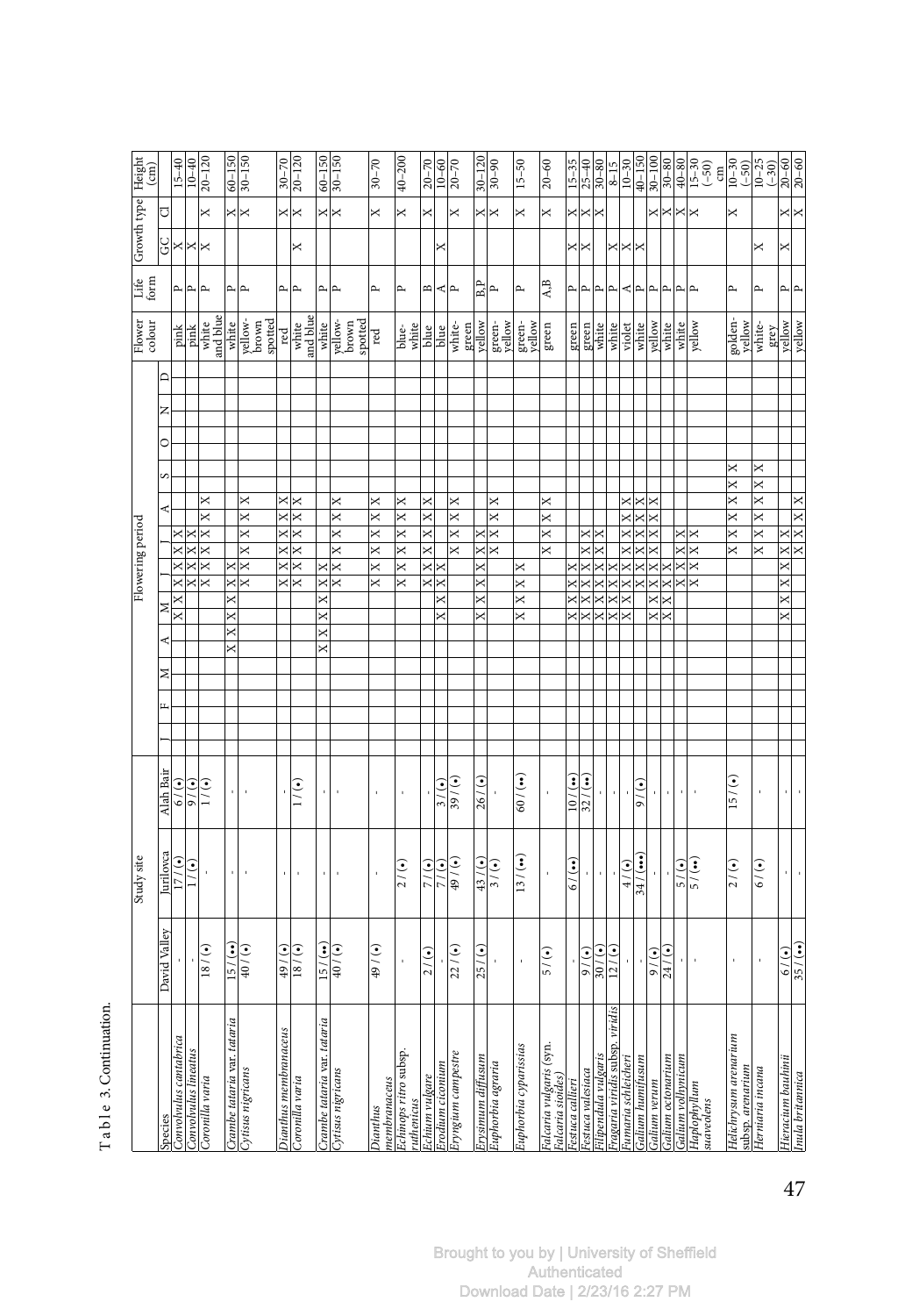| Ë  |
|----|
|    |
| ١۶ |

|                                                                                |                                            | Study site               |                            |   |                                     | Flowering period                                                                                            |                                       |                                     |                                    |         |   | Flower                  | Life<br>form<br>colour |    | Growth type  | $\left  \frac{\text{Height}}{\text{(cm)}} \right $ |
|--------------------------------------------------------------------------------|--------------------------------------------|--------------------------|----------------------------|---|-------------------------------------|-------------------------------------------------------------------------------------------------------------|---------------------------------------|-------------------------------------|------------------------------------|---------|---|-------------------------|------------------------|----|--------------|----------------------------------------------------|
|                                                                                | David Valley                               | Jurilovca                | Alah Bair                  | ≍ | Σ                                   |                                                                                                             |                                       | ₫                                   | S                                  | $\circ$ | z | ≏                       |                        | GC | U            |                                                    |
|                                                                                | $10/$ ( $\cdot$ )                          |                          |                            |   |                                     |                                                                                                             | $\times$<br>$_{\times}$               | ×<br>×                              |                                    |         |   | yellow                  | p.,                    |    | $\mathsf{x}$ | $10 - 40$                                          |
|                                                                                | $($ ……)                                    | ť.                       | ł,                         |   |                                     |                                                                                                             | $\overline{\mathsf{x}}$<br>$\times$   | ×<br>×                              |                                    |         |   |                         | $\sim$<br>yellow       |    | ×            | $30 - 60$                                          |
|                                                                                | $\left(\bullet\right)\left(\bullet\right)$ |                          | $\mathbf{r}$               |   |                                     | ×<br>$\times$                                                                                               | $\times$                              | ∣≍<br> X X                          |                                    |         |   | vellow                  | പ                      |    | ×            | $15 - 45$                                          |
| Inula oculus-christi                                                           | $\mathbf{\hat{\mathbf{\Xi}}}$              | $\frac{1}{4}$            | $\bar{1}$                  |   |                                     | $\frac{X}{X}$                                                                                               |                                       | ×<br>$\frac{X}{X}$                  |                                    |         |   | yellow                  | $\mathbf{r}$           |    | ×∣×          | $20 - 60$                                          |
| Iris aphylla subsp. hungarica<br>(syn. I. hungarica)                           | $\frac{1}{2}$                              |                          | ï                          |   | $\overline{\mathbf{x}}$<br>×        | ×                                                                                                           |                                       |                                     |                                    |         |   | blue-<br>violet<br>deep | $\sim$                 |    |              | $15 - 35$                                          |
|                                                                                | $\frac{1}{4}$ ( • )                        |                          |                            |   | ×<br>$\times$                       |                                                                                                             |                                       |                                     |                                    |         |   | blue                    | p.,                    |    |              |                                                    |
| lurinea consanguinea subsp.                                                    | $\frac{6}{10}$                             | ï                        |                            |   | $\overline{x}$<br>$\times$          | ×<br>$\overline{\times}$                                                                                    |                                       |                                     |                                    |         |   | blue-<br>violet         | $\sim$                 |    | ×∣×          | $\frac{15-25}{30-70}$                              |
| Knautia arvensis                                                               | $\frac{1}{397}$ (•)                        | í.                       |                            |   | ×<br>×                              | $\times$<br>×                                                                                               | $\times$<br>$\overline{\mathsf{x}}$   | $_{\times}$<br>$\times$             | ×<br>$\times$                      |         |   | blue                    | a                      |    | ×            | $30-100$<br>(-150)                                 |
| Lathyrus pallescens                                                            | $\frac{1}{11}$                             |                          | ï                          |   |                                     |                                                                                                             |                                       |                                     |                                    |         |   | yellow                  |                        |    |              | $10 - 30$                                          |
| Lavatera thuringiaca                                                           | 5/(6)                                      | ł,                       | ł,                         |   | $\frac{X}{X}$                       | $\times$<br>$\overline{\mathbf{x}}$                                                                         | $\times$<br>$\overline{\mathsf{x}}$   | $\overline{\mathsf{x}}$<br>$\times$ | ×<br>$\overline{\mathbf{x}}$       |         |   | $-pink$                 | حاح<br>light blue      |    | ×l×          | $60 - 200$                                         |
| Linaria genistifolia subsp.<br>genistifolia                                    | ï                                          | 35/(6)                   | 3/(c)                      |   |                                     |                                                                                                             | ×<br>×                                | ×<br>×                              |                                    |         |   | yellow                  | $\mathbf{r}$           |    | ×            | $50 - 100$                                         |
| inum austriacum.                                                               | 2/(•)                                      | $\frac{1}{4}$            | 8/(6)                      |   |                                     | $\times$                                                                                                    | ×<br>×                                |                                     |                                    |         |   | blue                    | $\sim$                 |    | ×            | $10 - 60$                                          |
|                                                                                |                                            | $\overline{10/}$ (•)     | 2/(6)                      |   | ×                                   | $\begin{array}{ c c c }\hline X & X & X & X \\ \hline X & X & X & X \\ \hline \end{array}$                  |                                       |                                     |                                    |         |   |                         | white<br>yellow        |    | $\times$     | $20 - 60$                                          |
| Buglossoides arvensis subsp.<br>Lithospermum arvensis<br>subsp. arvensis (syn. | 4/(6)                                      |                          |                            |   | $\overline{\mathbf{x}}$<br>$\times$ |                                                                                                             |                                       | $_{\rm x}$<br>$\vert x \vert$       | $\Join$<br>$\overline{\mathbf{x}}$ |         |   |                         | ≺∣ല                    |    | $\Join$      | $10-30$<br>(-45)                                   |
| Lotus corniculatus                                                             |                                            | $24/$ (•)                |                            |   |                                     | X<br>$\times$                                                                                               | ×<br>×                                |                                     |                                    |         |   |                         | $\sim$<br>blue         | ×  | ×            | $5 - 35$                                           |
| Marrubium peregrinum                                                           | (7/(1)                                     | $41/$ ()                 | $(·)$ / 5                  |   |                                     | $\times$<br>$\times$                                                                                        | ×<br>×                                | ×∣×<br>×                            |                                    |         |   | white                   |                        |    | ×            | $30 - 60$                                          |
| Melampyrum arvense                                                             | $42/$ (•)                                  |                          |                            |   |                                     | $\overline{\mathsf{x}}$                                                                                     | $\times$<br>$\frac{X}{X}$             | $\times$                            |                                    |         |   | red                     | ⊲∣                     |    | ××           | $15 - 50$                                          |
| Melica ciliata subsp. ciliata                                                  | $\frac{1}{5}$ (•)                          | ï                        | ï                          |   |                                     | $\overline{\mathsf{x}}$                                                                                     | ×<br> X X                             |                                     |                                    |         |   | white-<br>green         | p.                     |    |              | $20 - 60$                                          |
| Muscari tenuiflorum                                                            | 35/(•)                                     |                          | í,                         |   |                                     | ×<br>×                                                                                                      |                                       |                                     |                                    |         |   | deep blue               | p.                     |    | ×            | $20 - 50$                                          |
|                                                                                | $\frac{1}{2}$                              |                          |                            |   | ×<br>×                              | $\times$<br>$\times$                                                                                        | ×<br>×                                |                                     |                                    |         |   | deep red                | $\sim$                 |    | ×            | $15 - 50$                                          |
| Onobrychis viciifolia                                                          | $\frac{1}{2}$                              | 31 ()                    |                            |   |                                     |                                                                                                             | ×<br>$\frac{1}{x}$                    | ×<br>×                              |                                    |         |   | pink                    | $\sim$                 |    | ×            | $10 - 80$                                          |
| Onopordum acanthium                                                            | $\frac{1}{1}$                              | 5/(6)                    | $6/$ ( $\bullet$ )         |   |                                     |                                                                                                             | $\times$<br>$\times$<br>$\frac{1}{x}$ | ×<br>×                              |                                    |         |   | violet<br>violet        | B                      |    | ×            | $30 - 200$<br>$80 - 200$                           |
| Onosma visianii subsp.<br>Onopordum tauricum                                   | ï                                          | 2/()<br>1/(6)            | 2/(6)                      |   | $\overline{\mathbf{x}}$<br>×        | $\overline{\mathsf{x}}$<br>হ                                                                                | ×<br>∣≍<br>$\overline{x}$             |                                     |                                    |         |   | yellow                  | B<br>∣⊶                |    | ×∣×          | $rac{30-60}{ }$                                    |
| Pastinaca graveolens                                                           | $23/(\cdot)$                               | ł,                       | í.                         |   |                                     |                                                                                                             | ×<br>$\times$                         | ×<br>×                              |                                    |         |   | yellow                  | $\overline{a}$         |    | ×            | $40 - 100$                                         |
| Phlomis herba-venti subsp.                                                     | 43 / (⊷)                                   | Î,                       | ï                          |   |                                     | $\times$                                                                                                    | $\times$<br>$\vert$ X $\vert$         |                                     |                                    |         |   | violet<br>deep          | $\sim$                 |    | ∣≍           | $30 - 60$                                          |
| Phlomis tuberosa                                                               | 35/()                                      |                          | ł                          |   |                                     | $\overline{\mathbf{x}}$<br>$\times$                                                                         | ×<br>$\times$                         |                                     |                                    |         |   | violet                  | Δ                      |    | ×            | $50 - 150$                                         |
| Plantago argentea                                                              | $30/($ .)                                  | $\left( \bullet \right)$ |                            |   | $\overline{\mathsf{x}}$<br>$\times$ | $\overline{\mathbf{x}}$                                                                                     | ×<br>$\frac{X}{X}$                    |                                     |                                    |         |   | green<br>white -        | $\sim$                 |    | ×            | $10 - 40$<br>$(-70)$                               |
|                                                                                | ï                                          | Î.                       | $17/(\bullet)$             |   | $\times$                            | X X X X                                                                                                     |                                       | ×<br>$\frac{X}{X}$                  |                                    |         |   | white -<br>green        | <b>PH</b>              |    | ×            | $10 - 50$                                          |
| Potentilla argentea subsp.                                                     | 2/(6)                                      |                          |                            |   |                                     | $\times$<br>$\overline{\times}$                                                                             | X X X                                 | $\times$                            | ×<br>×                             |         |   | yellow                  | $\sim$                 |    | ×            | $10 - 50$                                          |
|                                                                                | $\mathbf{e}$ )                             | 22/()                    | $\hat{\boldsymbol{\cdot}}$ |   |                                     |                                                                                                             |                                       | ×                                   |                                    |         |   | yellow                  |                        |    |              | $10 - 30$                                          |
| Ranunculus polyanthemos<br>subsp. polyanthemoides                              | $6/$ (•)                                   |                          |                            |   |                                     | $\frac{X}{X}\left \frac{X}{X}\right \frac{X}{X}\left \frac{X}{X}\right \frac{X}{X}\left \frac{X}{X}\right $ |                                       |                                     |                                    |         |   | yellow                  | ∟م ∟                   |    | ×∣×          | $30 - 130$                                         |
|                                                                                |                                            |                          |                            |   |                                     |                                                                                                             |                                       |                                     |                                    |         |   |                         |                        |    |              |                                                    |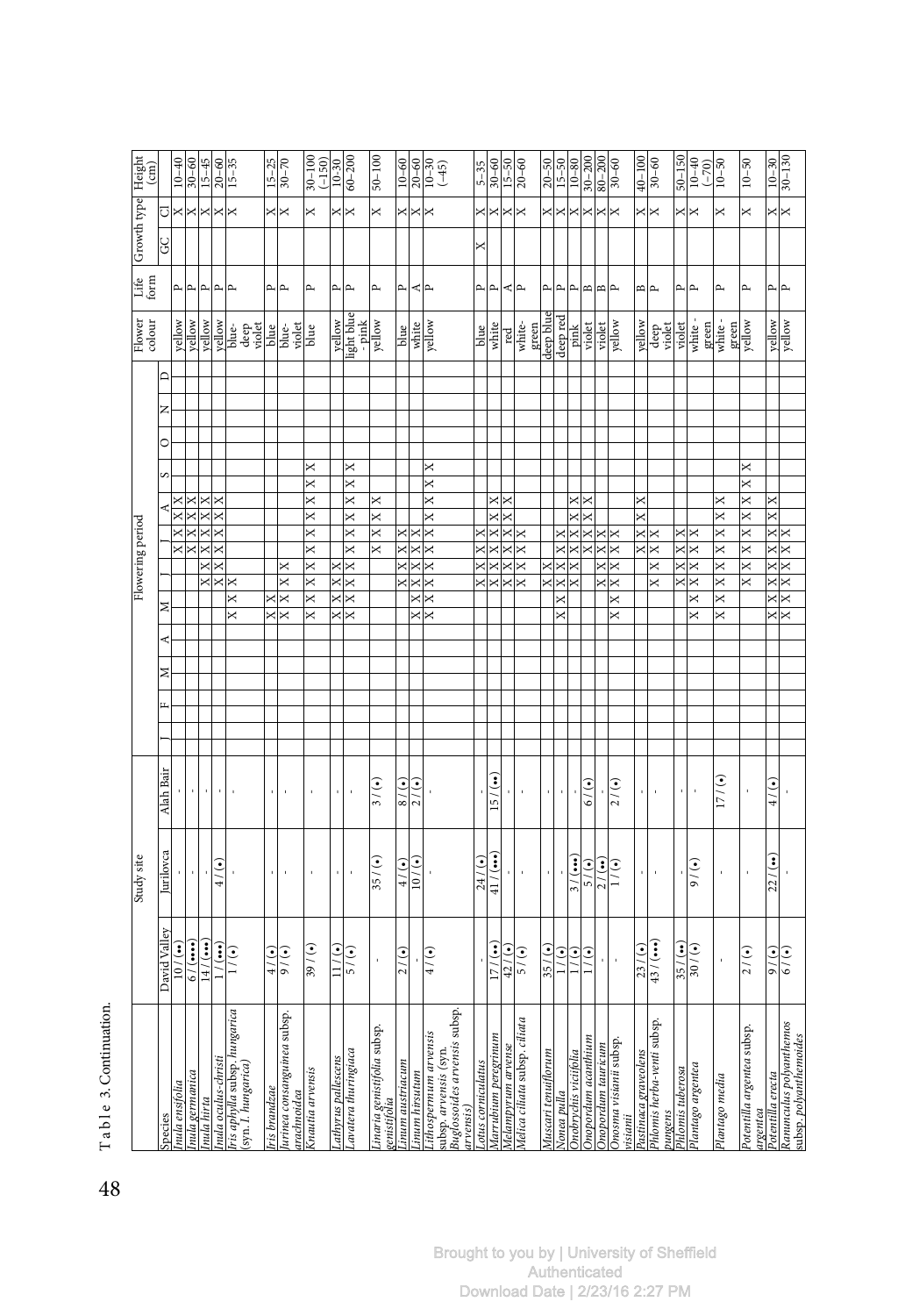| Growth type Height<br>$\text{cm}$ ) |              | $30 - 70$           | $5 - 30$                        | $30 - 100$          | $5 - 30$         | $30 - 60$              | $20 - 90$                         | $15 - 50$<br>$(-80)$         | $50 - 150$                     | $30 - 100$                      | $ 10 - 100$         | $25 - 100$                  | $60 - 100$                             | $40 - 80$                | $5 - 60$             | $10 - 30$               | $10 - 40$                          | $\frac{15-120}{5-15}$            |                                 |
|-------------------------------------|--------------|---------------------|---------------------------------|---------------------|------------------|------------------------|-----------------------------------|------------------------------|--------------------------------|---------------------------------|---------------------|-----------------------------|----------------------------------------|--------------------------|----------------------|-------------------------|------------------------------------|----------------------------------|---------------------------------|
|                                     | ℧            | $\times$            | $\times$                        | $\times$            | ×                | $\times$               | ×                                 | ×                            | $\times$                       | ×                               | $\times$            |                             | $\times$                               | ×                        | ×                    | ×                       | $\times$                           | ×                                |                                 |
|                                     | g            | ×                   |                                 |                     |                  |                        |                                   |                              |                                |                                 |                     |                             |                                        |                          |                      |                         |                                    |                                  | ×                               |
| Life<br>form                        |              | B,P                 | ₹                               | B.                  | p.               |                        | $\mathbf{r}$                      | ¢                            | В,Р                            |                                 |                     | $\overline{a}$              | d.                                     | $\mathbf{r}$             | $\mathbf{r}$         | Δ                       | $\sim$                             | p,                               | $\sim$                          |
| colour<br>Flower                    |              | vellow<br>light     | yellow                          | white               | white            | deep blue<br>to violet | red                               | yellow                       | green to<br>vellow<br>light    | white                           | violet              | white                       | green<br>light                         | green<br>light           | vellow               | violet                  | white                              | green                            | light                           |
|                                     | ≏            |                     |                                 |                     |                  |                        |                                   |                              |                                |                                 |                     |                             |                                        |                          |                      |                         |                                    |                                  |                                 |
|                                     | z            |                     |                                 |                     |                  |                        |                                   |                              |                                |                                 |                     |                             |                                        |                          |                      |                         |                                    |                                  |                                 |
|                                     | $\circ$      |                     |                                 |                     |                  |                        |                                   |                              |                                |                                 |                     |                             |                                        |                          |                      |                         |                                    |                                  |                                 |
|                                     |              |                     |                                 |                     |                  |                        |                                   |                              |                                |                                 |                     |                             |                                        |                          |                      | ×                       |                                    |                                  |                                 |
|                                     |              |                     |                                 |                     |                  |                        |                                   |                              |                                |                                 |                     |                             |                                        |                          |                      | $\overline{\mathbf{x}}$ |                                    |                                  |                                 |
|                                     |              |                     |                                 |                     |                  |                        |                                   |                              |                                |                                 |                     |                             |                                        |                          |                      | $X$ $X$ $X$ $X$ $X$     |                                    |                                  |                                 |
|                                     |              |                     | $X$ $X$ $X$ $X$ $X$ $X$ $X$ $X$ |                     |                  | $X$ $X$ $X$ $X$ $X$    |                                   | X X X X X X X                | $X$ $X$ $X$ $X$ $X$ $X$ $X$    | X X X X                         | X X X X X           |                             |                                        |                          |                      |                         | X X X X                            | X X X X X X X X                  | $X$ $X$ $X$ $X$ $X$ $X$ $X$ $X$ |
| Flowering period                    |              | $X$ $X$ $X$ $X$ $X$ |                                 | X X X               |                  |                        | X X X X X X X                     |                              |                                |                                 |                     | $X$   $X$   $X$   $X$   $X$ |                                        |                          |                      |                         |                                    |                                  |                                 |
|                                     |              |                     |                                 |                     |                  |                        |                                   |                              |                                |                                 |                     |                             |                                        |                          |                      |                         |                                    |                                  |                                 |
|                                     |              |                     |                                 |                     | X[X X X X]X      |                        |                                   |                              |                                |                                 |                     |                             | X X X X                                | X X X X                  | X X X X X            |                         |                                    |                                  |                                 |
|                                     |              |                     |                                 |                     |                  |                        |                                   |                              |                                |                                 |                     |                             |                                        |                          |                      |                         |                                    |                                  |                                 |
|                                     | Σ            |                     |                                 |                     |                  |                        |                                   |                              |                                |                                 |                     |                             |                                        |                          |                      |                         |                                    |                                  |                                 |
|                                     |              |                     |                                 |                     |                  |                        |                                   |                              |                                |                                 |                     |                             |                                        |                          |                      |                         |                                    |                                  |                                 |
|                                     |              |                     |                                 |                     |                  |                        |                                   |                              |                                |                                 |                     |                             |                                        |                          |                      |                         |                                    |                                  |                                 |
|                                     | ≍            |                     |                                 |                     |                  |                        |                                   |                              |                                |                                 |                     |                             |                                        |                          |                      |                         |                                    |                                  |                                 |
|                                     |              |                     |                                 |                     |                  |                        |                                   |                              |                                |                                 |                     |                             |                                        |                          |                      |                         |                                    |                                  |                                 |
|                                     |              |                     |                                 |                     |                  |                        |                                   |                              |                                |                                 |                     |                             |                                        |                          |                      |                         |                                    |                                  |                                 |
|                                     |              |                     |                                 |                     |                  |                        |                                   |                              |                                |                                 |                     |                             |                                        |                          |                      |                         |                                    |                                  |                                 |
|                                     |              |                     |                                 |                     |                  |                        |                                   |                              |                                |                                 |                     |                             |                                        |                          |                      |                         |                                    |                                  |                                 |
|                                     | Alah Bair    | $\frac{1}{6}$       |                                 | $29/$ ( $\bullet$ ) |                  | 36 / (•••)             | $11/(\cdot)$                      | $10/$ ( $\bullet$ )          |                                |                                 | í                   |                             |                                        | 33 / ()                  | 2/(•)                | $\frac{12}{12}$         | 5/(6)                              |                                  | $12/$ (…)                       |
| Study site                          | turilovca    | 21/(•)              |                                 | 25/(•)              |                  | 8/()                   |                                   | $30/$ $\left(\bullet\right)$ |                                |                                 |                     | 3/(6)                       |                                        |                          |                      | $26/$ ( $\bullet$ )     |                                    |                                  | 7/()                            |
|                                     | David Valley | $\frac{1}{2}$       | $\frac{11}{1}$                  |                     | 19/(6)           | <b>(••)</b> / FS       |                                   |                              | $12/(\cdot)$                   | $\frac{1}{1}$                   | 25/()               | 51/ $($ $)$                 | $5/$ (••)                              | 34 / ()                  |                      | (∙∙∙) / #               |                                    | $16/$ ( $\bullet$ )              | 4/(6)                           |
|                                     | species      | Reseda lutea        | Vuinanthus minor                | Salvia aethiopis    | salvia austriaca | Salvia nemorosa        | Sanguisorba minor subsp.<br>ninor | Senecio vernalis             | Silene otites subsp. hungarica | silene vulgaris subsp. vulgaris | stachys officinalis | stachys recta subsp. recta  | stipa pulcherrima subsp.<br>ulcherrima | stipa tirsa subsp. tirsa | araxacum officinalis | eucrium chamaedrys      | leucrium polium subsp.<br>apitatum | Thalictrum minus subsp.<br>ninus | Thymus glabrescens              |

| ω    |
|------|
|      |
|      |
|      |
|      |
|      |
|      |
| ׇ֦֡֡ |
|      |
|      |
|      |

 $\ddot{\phantom{a}}$ 

 $\begin{array}{|l}\n 30-100 \\
 \hline\n 5-30 \\
 \hline\n 30-60\n \end{array}$ 

 $\frac{15-50}{50-150}$ 

 $\begin{array}{r|l} \hline \text{X} & \text{30-100} \\ \hline \text{X} & \text{10-100} \\ \hline \text{25-100} \\ \text{X} & \text{60-100} \\ \hline \end{array}$ 

 $\frac{15-120}{5-15}$ 

violet P X 5–15

 $\frac{12}{12}$  (...)  $\overline{41}$ .

 $\frac{1}{71}$ (•)  $34/(•)$ 

34 / (•) 4 / (•) X X X X yellow B,P X 30–60

 $\overline{\mathsf{x}}$  $\times$  $\overline{\times}$  $\overline{\mathsf{x}}$ 

 $\overline{\mathbf{x}}$  $\times$  $\overline{\mathsf{x}}$  $\overline{\mathbf{x}}$ 

 $\overline{\mathsf{x}}$  $\times$  $\times$  $\overline{\mathsf{x}}$ 

 $\times$  $\times$  $\times$  $\times$ 

*orientalis* 1 / (•) - - X X X X X X yellow B,P X 30–70

ï

l, l,

 $\frac{1}{1}$ 

 $\frac{11}{10}$ 

 $1/(6)$ 

<u>Trinia ramosissima<br>Verbascum banaticum<br>Verbascum phoeniceum</u><br>Verbascum lychnitis

× ×

 $\times$  $\times$ 

*Trifolium alpestre* 11 / (••) - - X X X X X X red to

*Trinia ramosissima a* dia kaominin'i amin'ny kontrol dia kaominin'i André de La Marcha dia kaominina amin'ny faritr'i Amerika dia kaominin'i Amerika ao amin'ny faritr'i Amerika dia kaominin'i Amerika ao amin'ny faritr' *Verbascum banaticum* - 8 / (•) - X X X X yellow B X 50–100 *Verbascum phoeniceum* - - 6 / (•) X X X X X X yellow P X 30–100

 $\overline{x}$  $\overline{\mathsf{x}}$ 

 $\begin{array}{|c|c|}\n \hline\n X & X & X \\
 \hline\n X & X & X \\
 \hline\n \end{array}$ 

*Verbascum lychnitis* - 1 / (*•*) 1 / (*•*) 1 / (*•*) 1 / (*•*) - 1 / (*•*) - 1 / (*•*) - 1 / (*•*) - 1 / (*•*) - 1 / (*•*) - 1 / (*•*) - 1 / (*•*) - 1 / (*•*) - 1 / (*•*) - 1 / (*•*) - 1 / (*•*) - 1 / (*•*) - 1 / (*•*) -

 $\frac{6}{10}$  $\sqrt{\frac{1}{2}}$ 

 $\frac{8}{10}$ 

25 / (•) - - X X X X blue P X (10–)

 $\times$ হ  $\times$ 

 $\overline{\mathsf{x}}$ হ  $\times$  $\overline{\times}$  $\overline{\mathsf{x}}$ 

k

≅

*Vinca herbacea* 7 / (•) - - X X X X blue P X 10–40

হ  $\overline{\mathbf{x}}$ 

Vincetoxicum hirundinaria 6 / (•) 6 / (•) 6 / (•) 6 / (•) 6 / (•) 6 / (•) 6 / (•) 6 / (•) 6 / 20–80

 $\overline{\mathsf{x}}$ 

 $\overline{\times}$ 

violet<br><u>vellow</u><br>vellow,<br>rarely<br>white

ء|∞

 $\mathbf{B}$ 

×

1≍  $\overline{X}$   $\overline{X}$ ≅

 $\overline{\times}$ 

B | X | 50–150

 $\begin{array}{c|c}\nX & -80 \\
\hline\nX & 50-100 \\
\hline\nX & 30-100 \\
\hline\nX & 50-150\n\end{array}$ 

 $\frac{1}{36-70}$ <br> $\frac{1}{30-80}$ 

⋉

 $\frac{1}{\text{blue}}$ white

 $\times$ 

 $\overline{a}$ ∣≏ ∣⊶

 $\mathbin{\bowtie}$ 

 $\sim$ 

B.P

X X 10–30

 $\times$ 

 $\times$ 

 $\frac{30-70}{ }$  $10 - 30$ 

 $\times$ 

B.P

 $rac{30-60}{ }$ 

 $\times$ 

B.P

 $\frac{\text{light}}{\text{violet}}$ yellow

| ë<br>۰,<br>۰, |
|---------------|
|               |

*Veronica austriaca* subsp*.*  austriaca<br>Vinca herbacea<br>Vincetoxicum hirundinaria<br>subsp. hirundinaria

/eronica austriaca subsp.

l,

 $25/(•)$  $\frac{216}{616}$ 

*Vincetoxicum hirundinaria* 

Brought to you by | University of Sheffield Authenticated Download Date | 2/23/16 2:27 PM

*Tragopogon floccosus* subsp. *fragopogon floccosus* subsp.<br>floccosus<br>*fragopogon pratensis* subsp.<br>prientalis

*Tragopogon pratensis* subsp.

Trifolium alpestre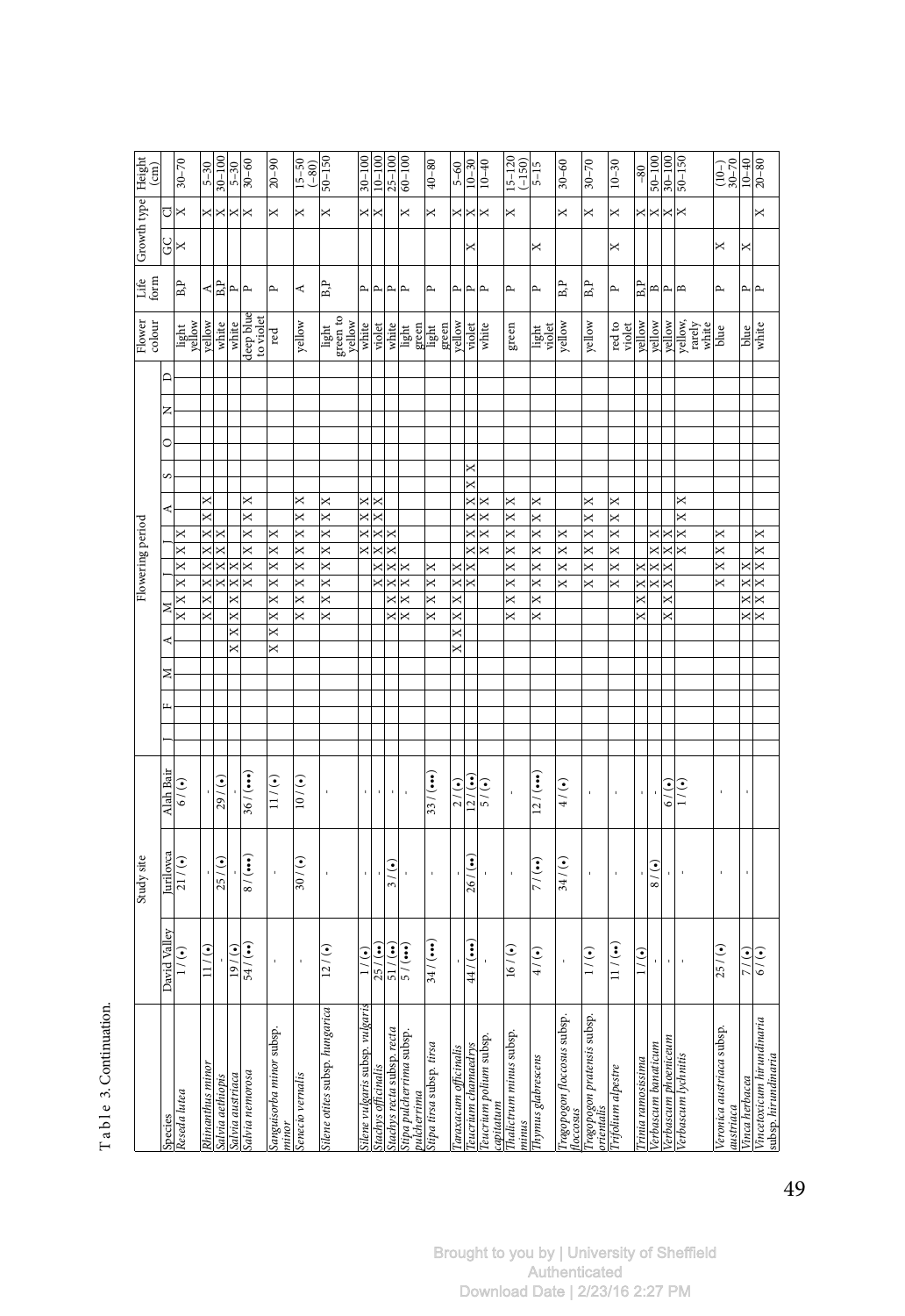species to establish on unmanaged land, the meadow at David Valley needs annual cutting in order to preserve its diversity. This cutting is done in the end of August (Burduja, 1959; Kovàcs et al., 1970). The reserve at Jurilovca is managed through harrowing at intervals of 5 to 10 years in order to preserve the diversity of species. Without this constant disturbance of the meadows, they would ultimately contain significantly fewer species as a result of dominance by *Marrubium perregrinum*. Concerning grazing, Jurilovca and David Valley are protected and guarded from local farmers and their sheep. However, at Alah Bair Hill, no such protection exists, which has resulted in extensive grazing by sheep and cattle. This in turn has resulted in a somewhat skewed species composition compared with a situation without grazing. From the inventory carried out at Alah Bair Hill, it became clear that the most dominant species are those that are unpalatable to the grazing animals.

Species richness was markedly higher at David Valley than the other two sites, which were very similar in the total number of species identified. As might be expected given the similarity in degree of moisture stress, more species were shared between Julilovca and Alah Bair Hill. The species identified on the three sites are dominated by perennial forbs with a stress tolerating ecological strategy (Hansen, Stahl, 1993; Grime et al. 2001, 2007; Craine, 2009). Grasses (8) were also typically stress tolerators and although less species rich than the forbs (105), allowing for identification/sampling errors that may have lead to underrepresentation. There were also a number stress-avoiding annual forb species (15) such as; *Adonis flammea*, rosette forming biennials such as *Echium vulgare* and *Onorpordon* species (19), plus a small number (4) of geophytes, *Allium, Iris* and *Muscari* species. Biennials and geophytes tended to be associated more strongly with the two most xeric sites, which are more open in summer that the David Valley site. In terms of their architecture, most of the plants were small to medium in size, and typically clump formers with limited lateral shoot extension, and hence low to medium dominance potential. Exceptions to this generalisation were a few species that spread to form extensive patches, for example *Teucrium chamaedrys, Vinca* and *Vincetoxicum*. The pre-ponderance of clump forming architectures, with foliage mostly distributed near the ground is common in floras subject to summer soil moisture stress (Craine, 2009) and suggests that many of these species would be suitable for use in species-rich, designed plantings, where the clump forming habit facilitates co-existence of a diversity of species. This diversity would be further facilitated by the use of less productive soils, potentially based on recycled crushed building rubble.

Species with foliage distributed close to the ground rather than distributed on tall leafy stems is also an attractive phenotype from an urban design and management perspective. Plantings in paved areas are likely to be subjected to incidental trampling, and the species that best tolerate this are typically those with predominantly basal foliage as described. In urban situations these species visually "carry" trampling damage better, because the broken stems and shoots are much less evident. Taller stem species are therefore problematic in terms of wear and tear in high use areas, but nevertheless important in a design sense in terms of producing designed vegetation with vertical accents that allow more visual seasonal drama to be created.

Flowering is distributed over a long season, commencing with vernal species such as *Adonis vernalis*, although as might be expected given the high summer temperatures, there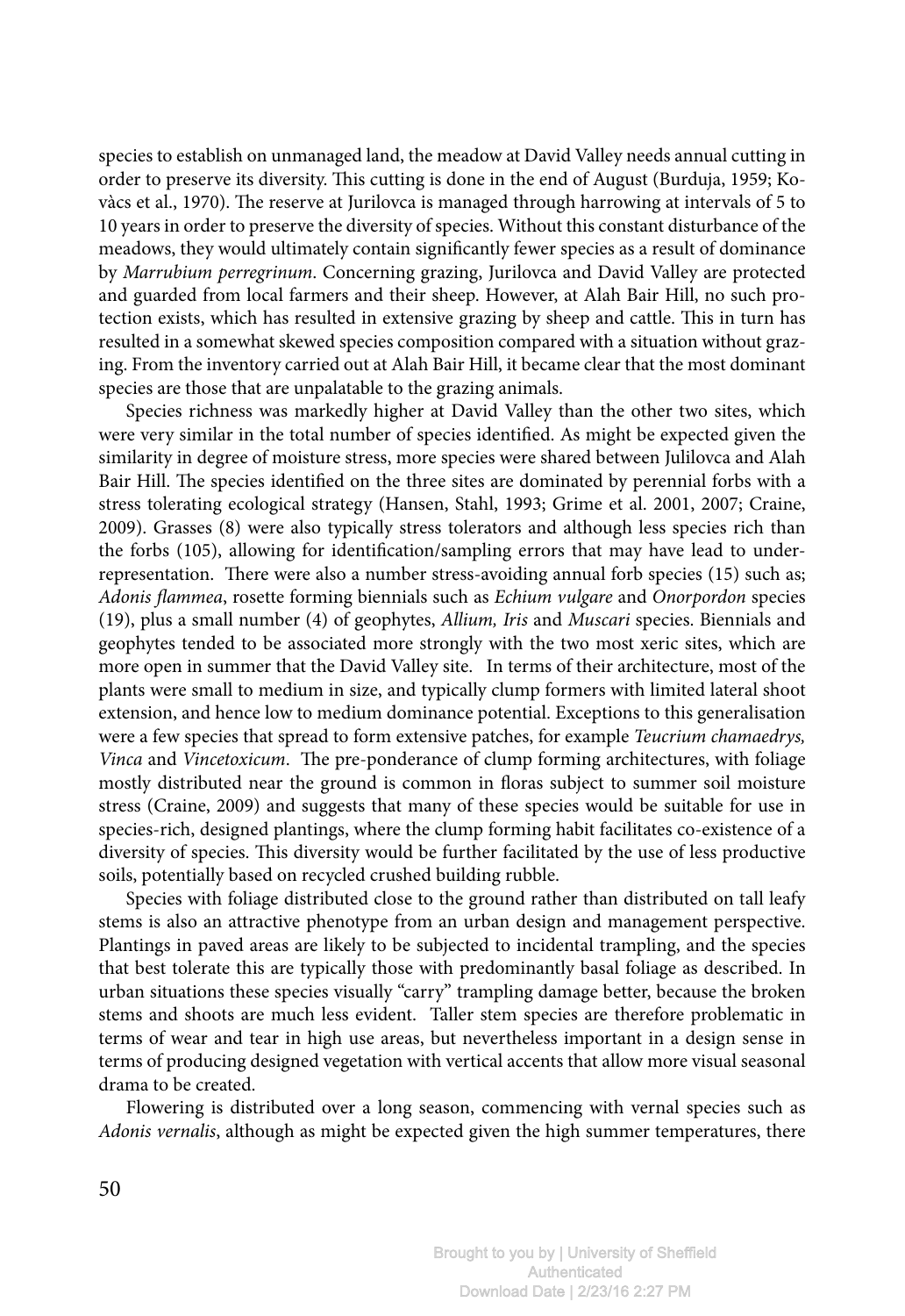are relatively few species that flower in late summer or autumn. This is potentially problematic for urban designed vegetation, long flowering, for example, *Potentilla argentea*, and autumn-flowering species such as *Aster oleifolius* are particularly important in order to maintain public support for nature like vegetation. Future field work in Romania may uncover additional species that flower late in the year. Late season aspects such as seed heads, autumn colours etc., were not included in the current study as there was only one inventory occasion, in May. Alternatively, it may be possible to use mechanical cutting in summer after the main flowering wave to generate new shoots some of which may produce flowers in autumn. A final approach might be to draw on Steppe as a more vegetation type that is represented in many parts of the world, rather than just that occurring in Eastern Europe. This would potentially create a vegetation that is more florally attractive in autumn, for example, by using the purple-lavender, October flowering, *Aster sericeus* from North America.

Of particular importance in creating the overall character and visual impact of the Steppe in designed planting are key "signature" species (Robinson, 2011). These tend to be either particularly visually iconic or larger species. In many cases, they are relatively common and hence contribute disproportionately to the appearance and character of the vegetation. Amongst the grasses, *Stipa*, which are particularly beautiful when in flower during May and early June, represent the key character species of the Steppe. Amongst the forbs, visually important-characterful species include; *Crambe tatarica*, *Euphorbia* species, *Inula* spp., *Salvia nemorosa*, *Phlomis tuberosa* and *P. herba venti* var. *pungens*, and *Stachys recta*. Of the 117 species investigated in this study, approximately 30% might be considered to be highly attractive as horticultural plants, although many of these species were relatively patchily distributed in the habitat and did not always contribute significantly to character as a result. They would have much more capacity to do so in designed vegetation. Some of the most attractive of these species were; *Adonis vernalis, Aster oleifolius, Centaurea orientalis, Clematis integrifolia, Convolvulous cantabrica, Echinops ritro* subsp. *ruthenicus, Paeonia tennuifolia*, *Polygala major*, and *Salvia ringens*.

The plant inventory in this study can be seen as a qualitative compilation of species growing in climates and sites comparable to those at urban paved sites in Scandinavia, with much more intense drought at the southern sites compared with David Valley. Furthermore, since the inventory was carried out at the end of May, more early flowering species, which had disappeared at the time of this field inventory, are probably under-represented. This study is only the first step in developing new plant communities for urban paved sites in Scandinavia. Our starting hypothesis was that studies of natural vegetation systems and habitats, where plants are exposed to environmental conditions similar to those in inner-city environments can identify species and genotypes adapted to urban environments and supply information and knowledge about their use potential concerning growth, flowering, height, etc. The initial information obtained from this field survey will facilitate the following phases of the project, including selection of plants to be included compared with choosing plants randomly without this first-hand guidance on their use potential for periodically harsh conditions. The next step in plant evaluation will be to identify, which of the 117 species found in this field survey are of greatest value as regards their growth, height, flowering, etc. in order to devise functional planting schemes for urban paved sites. These high-ranking species will thereafter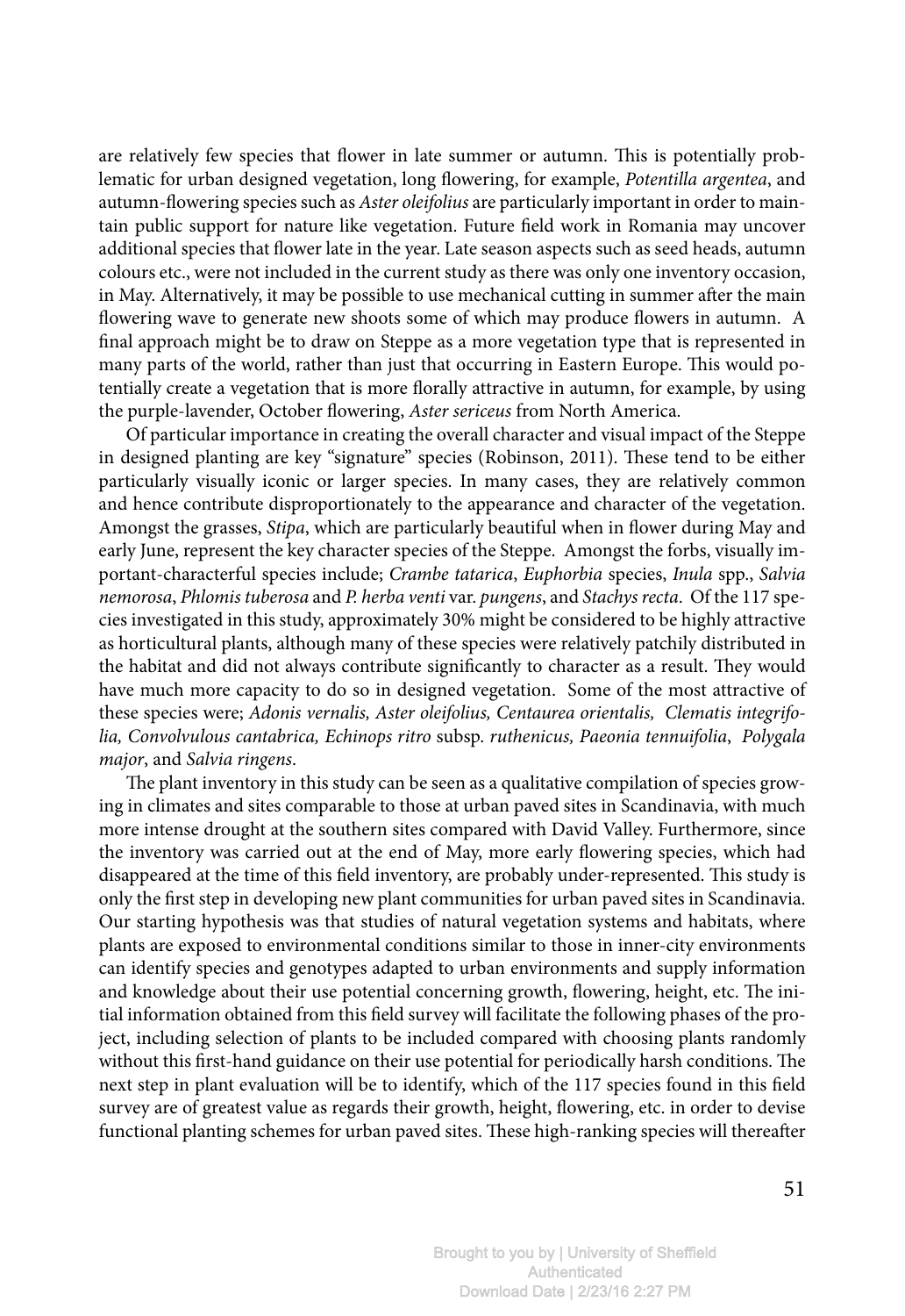be collected at different sites in eastern Romania in order to evaluate different genotypes of the species and determine any differences within the species (Mackay et al., 2005). This evaluation will provide knowledge on the growth and performance of the different species/ genotypes in another climate region and their tolerance towards local biotic and abiotic stress agents. The collection of species and different genotypes will create a genetic pool of available species, from which to select types fit for purpose. This includes differences in growth, leaves, flowering, etc. – important features in future design aspects of urban paved sites (Mijnsbrugge et al., 2010). Invasiveness is another aspect to include in the plant evaluation in order to avoid introducing species or genotypes which can create biological and economical inconvenience to local flora. Further studies of importance within this project will include planting bed evaluation in order to create suitable habitats for the species, where they can compete and perform successfully over a long time. Such studies will include evaluation of soil texture mixtures and nutrient levels.

#### **References**

- Allen, C.D., Macalady, A.K., Chenchouni, H., Bachelet, D., McDowell, N., Vennetier, M., Kitzberger, T., Rigling, A., Breshears, D.D., Hogg, E.H., Gonzalez, P., Fensham, R., Zhang, Z., Castro, J., Demidova, N., Lim, J-H., Allard, G., Running, S.W., Semerci, A. & Cobb N. (2010). A global overview of drought and heat-induced tree mortality reveals emerging climate change risks for forests. *For. Ecol. Manag*., 259, 660–684. DOI: [10.1016/j.](http://dx.doi.org/10.1016/j.foreco.2009.09.001) [foreco.2009.09.001](http://dx.doi.org/10.1016/j.foreco.2009.09.001).
- Archibold, O.W. (1995). *Ecology of world vegetation*. London: Chapman and Hall.
- Brady, N. & Weil R. (2002). *The nature and properties of soils*. Prentice Hall: Upper Saddle River.
- Breckle, S.W. (2002). *Walter´s vegetation of the world*. Berlin: Springer.
- Burduja, C. (1959). A scientific reserve to be established "David Valley hay meadows" Iaşi (in Romanian). *Ocrotirea Naturii şi a Mediului Ĭnconjurător*, 4, 154−157.
- Ciocârlan, V. & Costea M. (1997). The flora of the botanic reserve Alah Bair hill (Constanţa hill) (in Romanian). *Acta Horti Botanici Bucurestiensis*,1995−1996, 97−104.
- Ciocârlan, V. (2009). *Flora ilustrată a României*. Pteridophyta et Spermatophyta. Bucureşti: Editura Ceres.

Craine, J.M. (2009). *Resource strategies of wild plants*. Princeton: Princeton University Press.

- DMI (2009). Danish meteorological institute. http://www.dmi.dk. Accessed 15 August 2012.
- Dunnet, N. (2004). The dynamic of plant communities. In N. Dunnet & J. Hitchmough (Eds.), *The dynamic landscape* (pp. 97−114). London: Spon Press.
- Ehrlich, R. & Weinberg B. (1970). An exact method for characterization of grain shape. *Journal of Sedimentary Research*, 40(1), 205–212. [DOI: 10.1306/74D71F1E-2B21-11D7-8648000102C1865D](http://dx.doi.org/10.1306/74D71F1E-2B21-11D7-8648000102C1865D).

FAO (2006). Guidelines for soil description. Food and Agriculture Organization of the United Nation, Rome.

Forman, R.T.T. & Godron M. (1986). *Landscape ecology*. New York: Wiley & Sons.

- Grahn, P. & Stigsdotter A.U. (2003). Landscape planning and stress. *Urban Forestry and Urban Greening*, 2, 1−18. DOI: [10.1078/1618-8667-00019.](http://dx.doi.org/10.1078/1618-8667-00019)
- Grime, J.P. (2001). *Plant strategies, vegetation processes, and ecosystem properties*. Chichester: Wiley & Sons.
- Grime, J.P., Hodgson, J.G. & Hunt R. (2007). *Comparative plant ecology a functional approach to common British species*. Colvend: Castlepoint Press.
- Hansen, R. & Stahl F. (1993). *Perennials and their garden habitat*. Cambridge: Cambridge University Press.
- Hitchmough, J., Fleur, M. & Findlay C. (2004). Establishing North American prairie vegetation in urban parks in northern England Part 1. Effect of sowing season, sowing rate and soil type. *Landsc. Urban Plann*., 66, 75−90. DOI: [10.1016/S0169-2046\(03\)00096-3](http://dx.doi.org/10.1016/S0169-2046(03)00096-3).
- Hitchmough, J. (2005). Naturalistic herbaceous vegetation for urban landscape. In N. Dunnet & J. Hitchmough (Eds.), *The dynamic landscape* (pp. 130−183). London: Spon Press.
- Hitchmough, J. & Dunnet N. (2005). Introduction to naturalistic planting in urban landscape. In N. Dunnet & J. Hitchmough (Eds.), *The dynamic landscape* (pp. 1−22). London: Spon Press.
- IPCC, Intergovernmental Panel on Climate Change (2007). IPCC Fourth Assessment Report (AR 4).